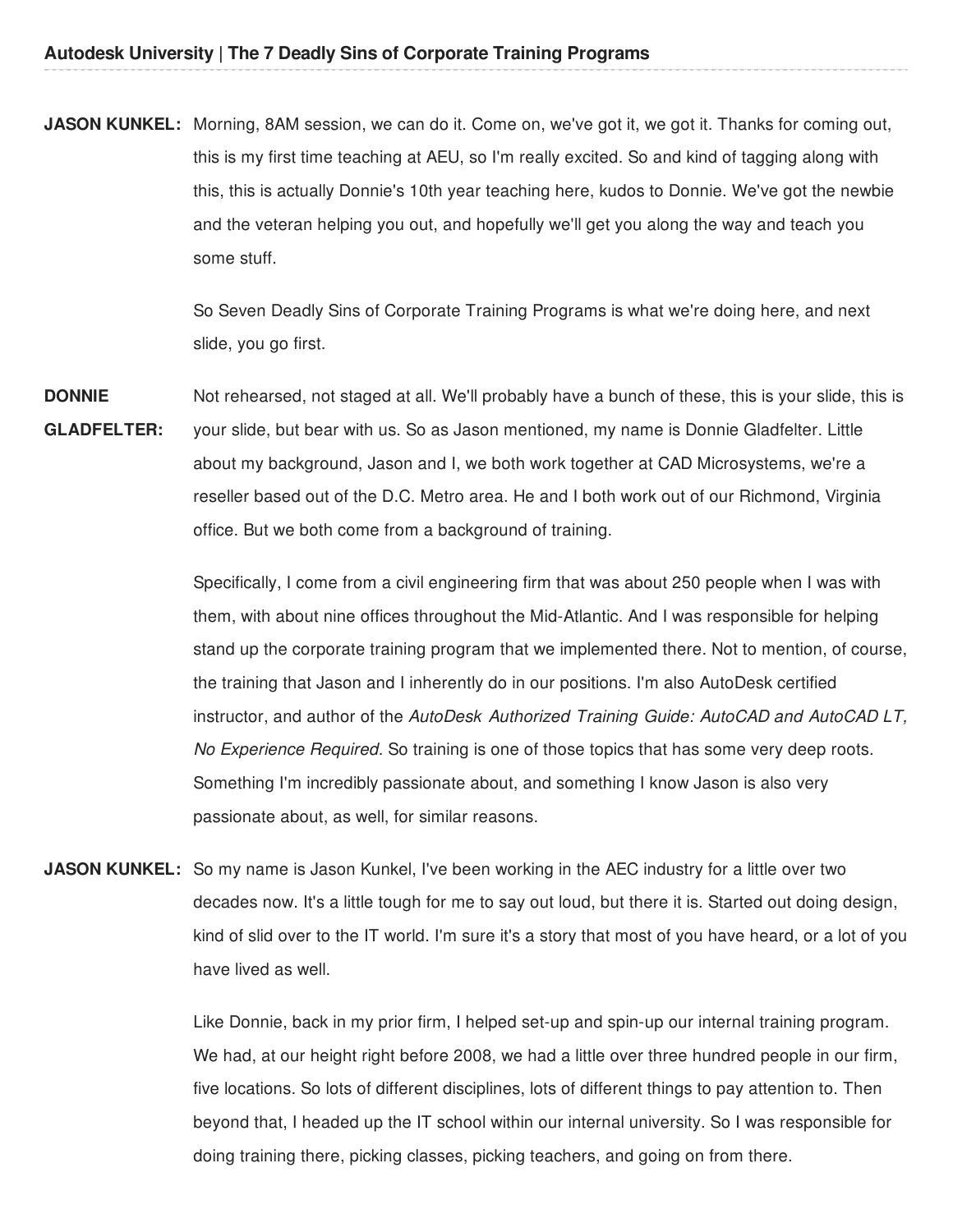And like Donnie, this is kind of near and dear to my heart. I come from a family of educators, so I certainly do not want to actually go and teach high school students or elementary school students, but there's kind of that feeling about the importance of teaching in my family that's been stuck in my blood.

**DONNIE GLADFELTER:** I forgot to put this little piece in here, Jason mentioned this is my 10th consecutive year of presenting at AEU. My very first year 2007 of course-- anyone happened to attend my session The Training Trinity? No, OK. Anyone that's been here for 10 years? OK, we've got a couple, all right. So I don't feel bad that there's, out of the two or three people who have been here for 10 years.

> Anyway, all right, let's go ahead and get into this. So Why are Jason and I doing this, we have already expressed our passion for this. Some things that this class is not, I think it's important to state that as much as it is to state what this class is. This class is not an AutoCAD class, it's not a Revit class, it's not a--

**JASON KUNKEL:** Dynamo.

**DONNIE GLADFELTER:** Dynamo, an AutoDesk live. This is a process, this is something that it doesn't matter if you're trying to teach AutoCAD or Microsoft Word in your company. Or if you're trying to teach them some other soft skill. This is ultimately a training class, and that's what we're really going to be focused on. We're not really going to be spotlighting any of the technology, so to speak, but rather the processes that helped us make training successful in our own companies.

> We're quite simply learning from our mistakes. We've tripped up along the way, we've scuffed up, had to brush ourselves off a number of times. And while I don't expect anything that Jason and I are going to share with you guys this morning to be revolutionary ideas that nobody has ever ever thought of before, hopefully the assembly of these ideas is really the big takeaway for this class for you guys.

So specifically, some of the things that we're going to talk about this morning. These are the objectives out of the class that you signed up for. We are-- actually you are the one that was supposed to do the...

**JASON KUNKEL:** Oh look at that, so these are the objectives you signed-up for in the class this morning. We've broken these up into four major groups, we're going over the factors, those are your sins, we're going to talk about the sinners. We're going to talk about your virtues and then the path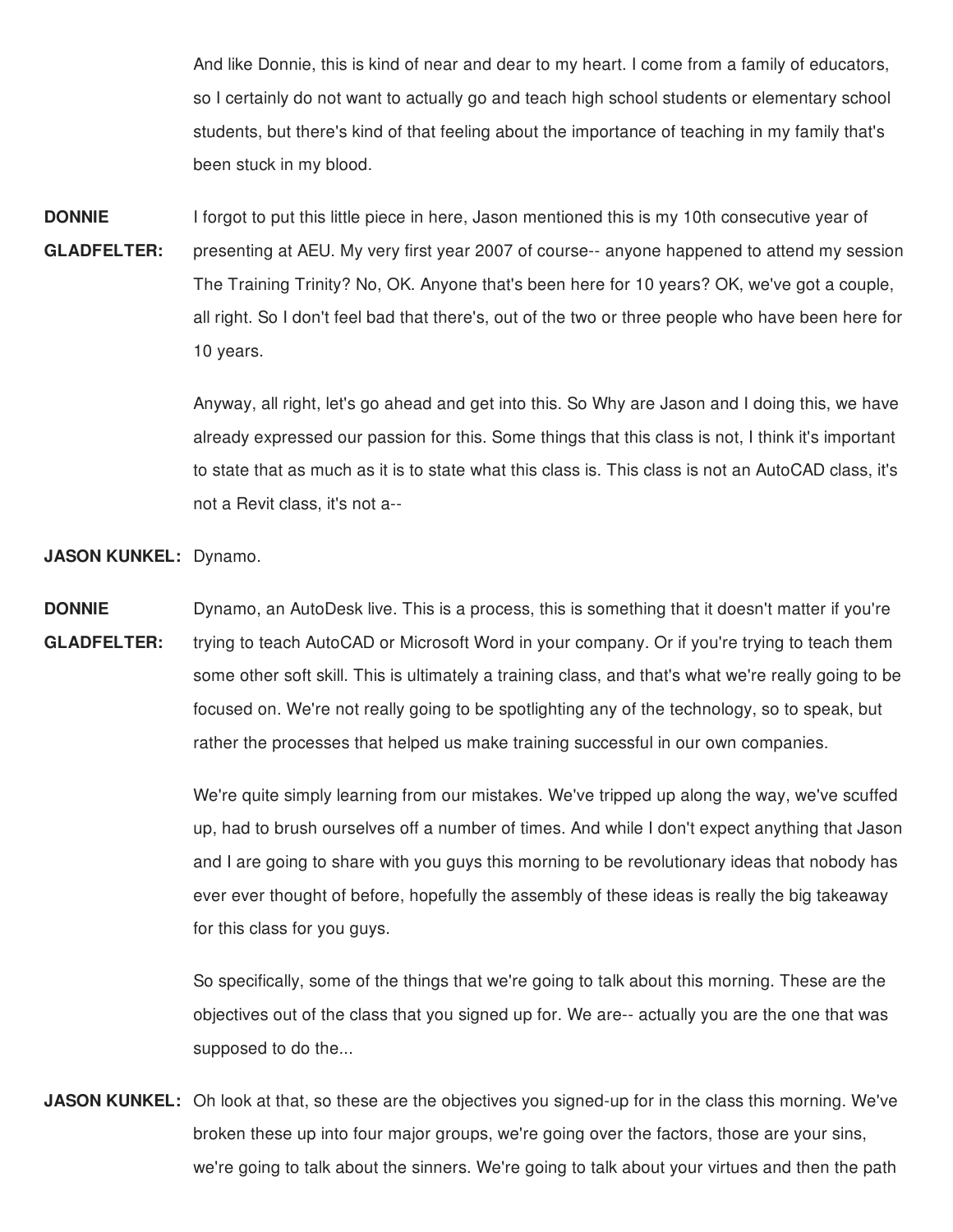to virtuosity along the way. And like Donnie mentioned, this is not, here's how you teach AutoCAD, here's how you teach Revit. This is a holistic overview for the ideas that you will need to build-up and get your organization spun-up with a holistic and all encompassing training program.

So our seven deadly sins, sin number one, miracle in the classroom. We're going to go, I'm going to go take a class, and I'm going to immediately know how to use that software. Sat down in my Revit class, eight hours a day, four days. I know it, I got it, it's perfect. If we want to take it to that next step, I've sat in on a three hour conversation with somebody about quantum physics, and now I'm an expert in that. No, no that doesn't happen.

- **DONNIE GLADFELTER:** You know when you run into that one? All right sin number two, classroom is for training and the workplace is for working. It blows my mind that, this idea that work gets done in the workplace, and we shall not teach anyone to do anything in the workplace. Don't do it, don't do it. And similarly, if come to my classroom, you better not be doing work. The idea here is that the workplace is a place for learning, regardless of what little corner of the office that I happen to be in.
- **JASON KUNKEL:** Sin number three, teach everyone right now. We just bought this new software, we're going to teach you this new software. You're not going to use it for two years, but we're going to teach you right now, and you're going to remember how to use it two years from now. It's going to be great, it's going be fine, there can be no problems at all.
- **DONNIE GLADFELTER:** Anyone remember what they were doing two years ago? All right, sin number four, everyone is trainable. Now this is probably that sort of unmentionable sin in the world of training. We like to think that we hire the best and the brightest people for our organizations. And I'm not going to counter that, I'm going to agree with you that we all strive to hire the best and the brightest people. But the fact is, not everyone should or can, frankly, be an AutoCAD or Revit user. They have other skills and other talents that they can bring to the organization, but just because they are a smart person doesn't necessarily mean that they can learn or be trained on everything that I might want to train them on.
- **JASON KUNKEL:** Sin number five, the only classroom people need is work. I never took official training, I never sat down and got taught. I learned it on the job, and that's how everybody else is going to learn it, too. You don't need class, you don't need formalized training, just roll up your sleeves and tooth to the grindstone. Is that the expression I'm going for? Anyway the idea that formal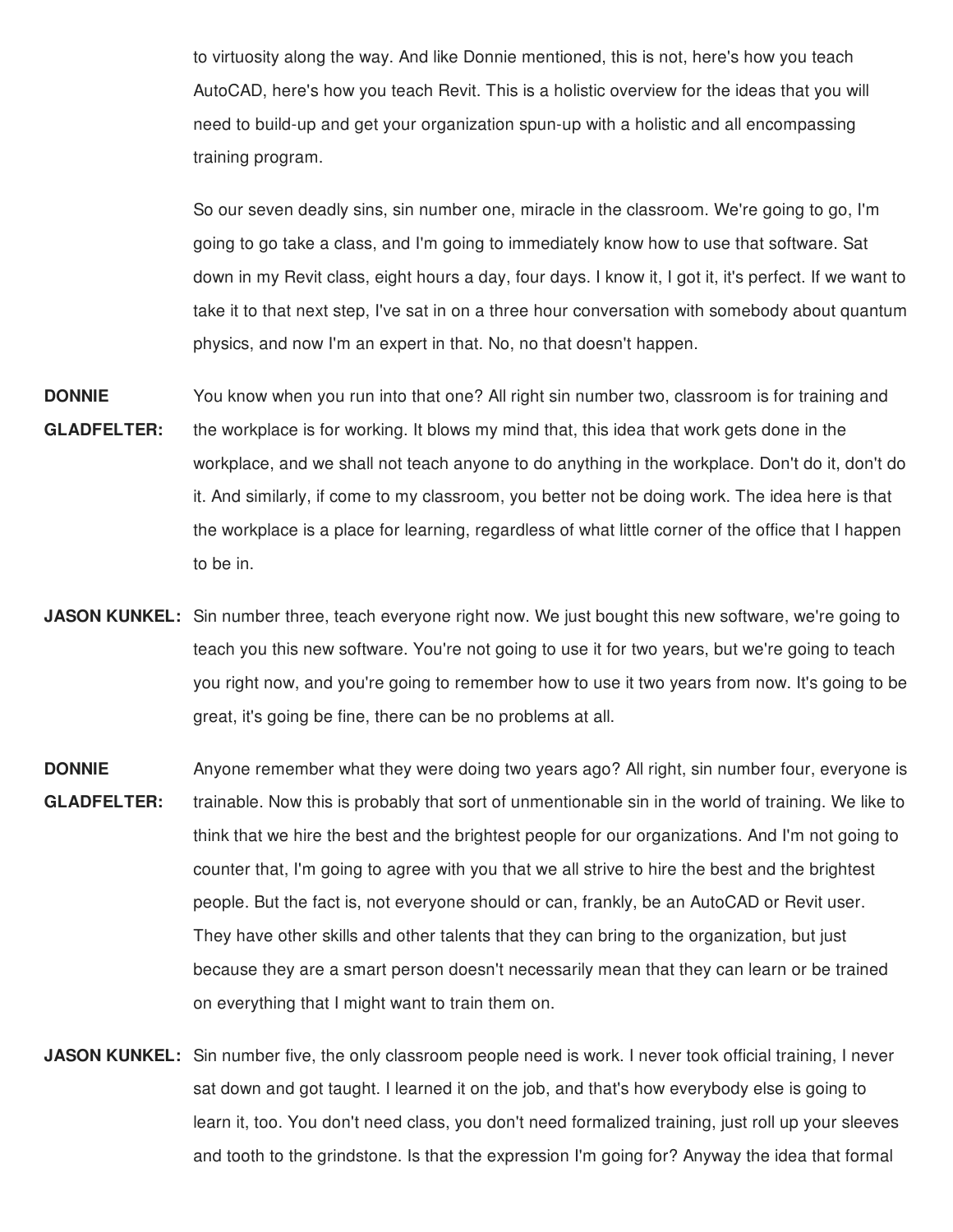training is not necessary. That's sine number five for ya.

- **DONNIE GLADFELTER:** Number six, the perfect class. Anyone strive for this one here? So there's a couple symptoms of this one. There's certainly the, I designed this class for AutoCAD 2000, not much has changed in AutoCAD in the last 16 years. I don't need to change that at all, keep on doing all your stuff in paper space, don't worry about the layout tabs. The other one, too, is the behavioral aspect of the trainer, or the training manager as well. Back in my day, I learned by reading books, and, you know what, you should be up to read the book, too, and learn everything that you need to about this. I gave you the resources, it's this 1,000 page AutoCAD Bible on your desk, why don't you know how to use it?
- **JASON KUNKEL:** Says the man who wrote the 1,000 page AutoCAD bible. Number seven, establishing a finish line with no mileposts. The idea that we're pushing people to do this training, and then, you're an expert. This is where you're going to be, but not giving you those proper steps along the way to get you there. We give you that last step, but we're not filling in the proper gaps in the middle there.

All right, so those are our sins, we want to talk about our sinners a little bit. These are employees, these are the people not just taking the class, the people also developing the class. The people managing the training and organization as well.

**DONNIE GLADFELTER:** So we'll start off here, and that is the way that adults learn. We mentioned that whole, the perfect class syndrome, and just because I learn from reading, doesn't mean that my entire program should be designed around that. These are the four primary ways that adults learn. And we have to be cognizant of this as we are building the curriculum, as we're building the program itself. Most of us will favor one of these methods, but likewise, most of us use two or three of these to actually retain a piece of information. So this is a pretty common thing visual, auditory, read, write, and kinesthetic.

> I see some people snapping some photos, so I'll let them do that. So this goes into the second piece. I find a lot of I've worked with have built training programs absolutely mindful of these methods. But if there's one component that I find so many programs, and I'm guilty of initially standing up programs like this as well, that if we don't have it, the chances of your program actually having any success is very limited, and that is reinforcement.

> So this is a study that was done, that with how reinforcement-- by the end of this class, there's a good possibility you're going to walk away with about half of what we share with you guys.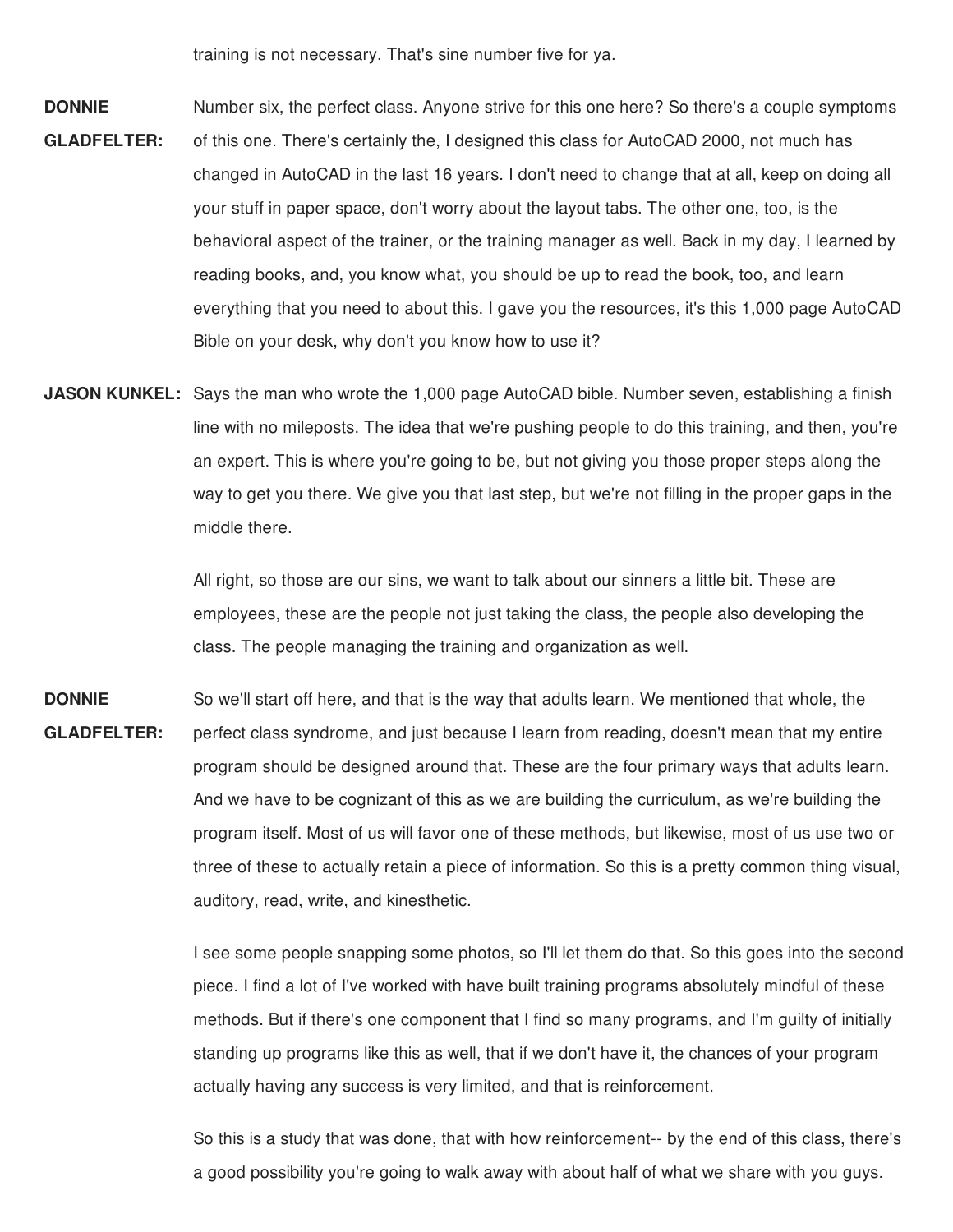**JASON KUNKEL:** Hopefully, you'll remember my half. It's the important half.

**DONNIE GLADFELTER:** Thanks, I love you. Tip your waiters. By the end of AEU, 80% of what you came here, what your bosses spend all the money to send you out here to Vegas for, without reinforcement you will forget up to 80% of. And by the end of the month-- of course this is not accelerated by the alcohol that's here, right? That we'll forget up to 90% here.

> And so while teaching styles and dynamic instructors can help move the needle more in favor of your learners, the fact is, if we're not building reinforcement into our programs, we probably aren't really teaching our people much of anything.

**JASON KUNKEL:** So continuing along with our sinners. This is more for the trainers, this is more for the folks standing-up the training sessions. And this should be our first big head knot, if we're comparing our classes. We're talking about our in-person versus our online training. In person training, what are the benefits? There is interaction, I could walk up to a student and interact immediately, I can respond right away. You've got that 101, we can change the flow, we can see what's going on in the class.

> Desk separation, no, let's go back, we're not done. Desk separation, network with peers, I mean you're at AEU, you know the benefits of being around people you work with. The disadvantages, of course, takes time, takes a lot of time to get everybody in that class. And there's challenges logistically as well.

> Back when we split up our training program, my old firm, we decided we would have all the classes in-person at our headquarters. We needed to pay for rental cars, we needed to pay for hotels, but that was important to us. We knew that was a major disadvantage, but we thought it was more important to get people in the classroom together.

Flipping that on its head, for online training, you kind of flip those, too, right? Online training, you can get it whenever you want. You can stick it in front of people, they're sitting at their desk, they do it whenever they need to do it. But you don't have that personal interaction, the instructor is hiding somewhere, and you can't see them, and you don't know how to deal with that.

**DONNIE** Kind of like his voice in the back of the room we've got.

**GLADFELTER:**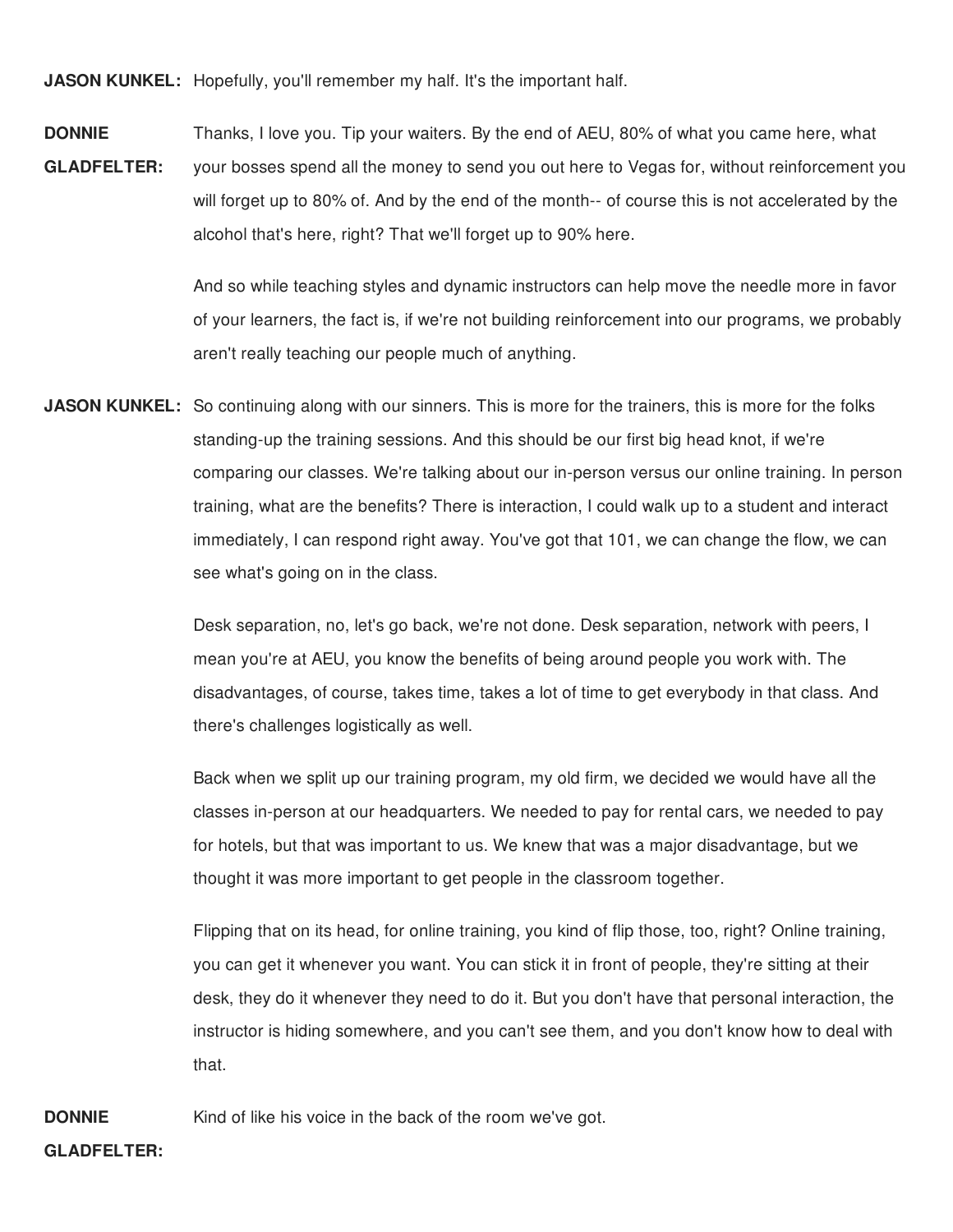- **JASON KUNKEL:** So those are our sinners, those are our sins, our seven virtues of successful training programs. This is our ingredients, these are the seven key pieces that we have figured out. You're going to need to either have, you may have some of them already, you may have to get some of them. But these are the pieces you want to make sure you have, to make sure your training program overall, holistically, we're talking of overall training program, is up and successful.
- **DONNIE GLADFELTER:** So the first here is to establish an education mission statement. This is one of those ingredients that I feel like so many of us, oftentimes, will skip over. And here what we have to do is essentially answer, why am I training? Is my training program about just the technology? Is it about the growth of the firm, is it about the growth of the individuals? And my answer to that question-- there's not a wrong answer to it-- but my answer to that will absolutely guide what I do throughout the rest of my training program.

The masters of this, in my opinion, are Disney. There's actually a book called, I think it's *Disney U,* is that right?

- **JASON KUNKEL:** *Disney U* is in the title, I can't remember the whole title, yeah.
- **DONNIE GLADFELTER:** If you want an awesome book to download on your Kindle and read on the way back from AEU, go check it out, it's *Disney U.* One of the cornerstones of the Disney program is this mission statement, and they test every new thing that they want to add to their training program against it. And again, there's not a wrong answer here, it's just what do you want it to be.
- **JASON KUNKEL:** We didn't have a-- let's go back real quick, I'll tack on here. We didn't have a formalized mission statement back in my old firm, we just had a general one. But the idea was, we wanted to improve the employee, it was not about the bottom line, it was about making the employee better. So that led us to make decisions. We had classes on financial management, we had classes on time management, we had classes way outside the norm of just software and code and design. But that was important to our educational program and it fit within our informal mission statement.

Learning paths, this is another one that a lot of folks don't think about or do. A learning path is a set of guidelines for the individual students, every student needs a learning path. Now a lot of these learning paths are going to overlap, they're going look the same. If you've got two project managers, they're learning paths, a lot of overlap there in that Venn diagram. but you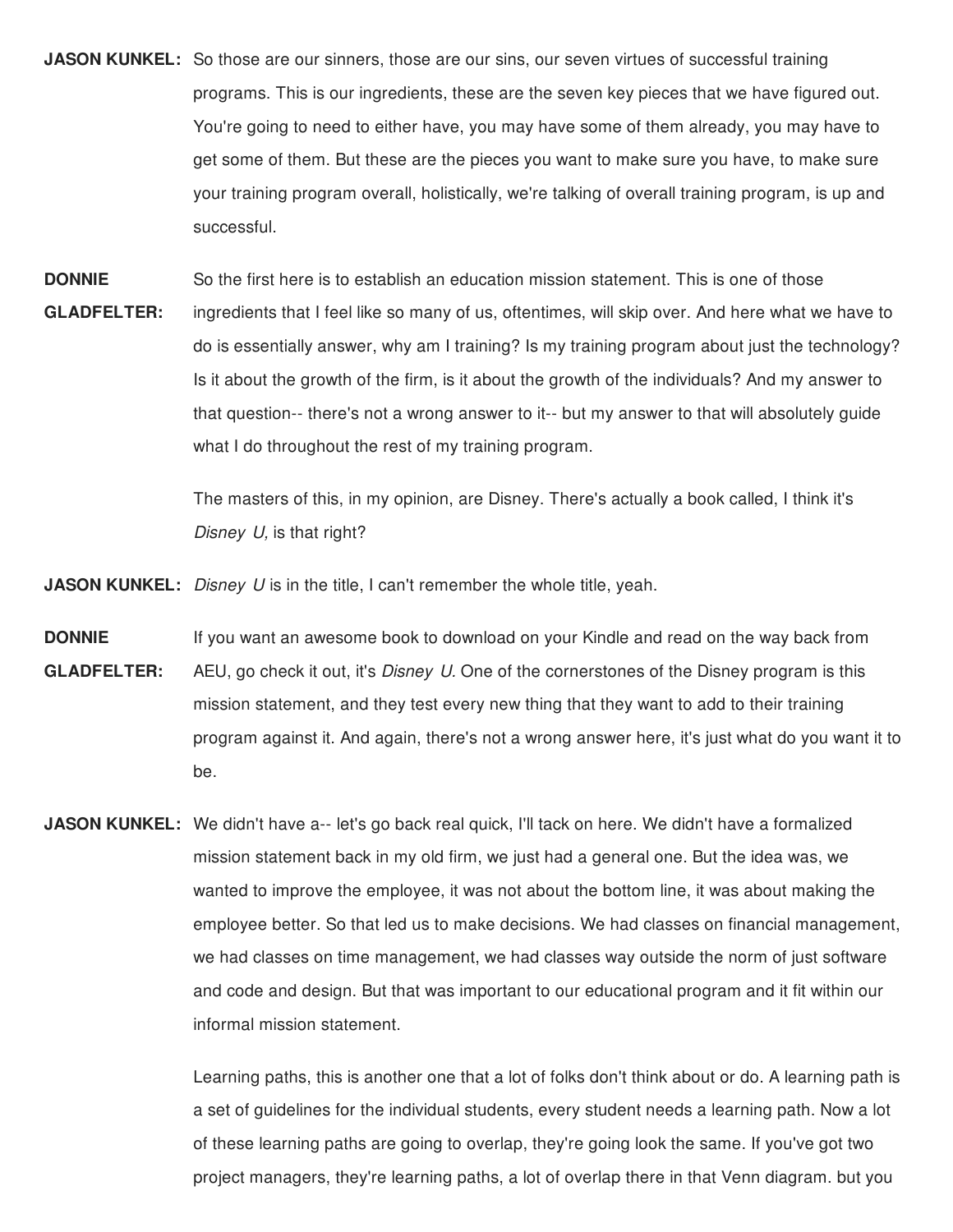want to sit down with employees, you want to show them what classes are available, and you want to make sure that what they want to learn is what you need them to learn.

So this has a couple benefits. One, you're going to know what class is for the year you need to teach, we recommend doing this annually. So you sit down, probably incorporate it into your annual employee review process, so this is something that's going to be on the personnel manager. Needs be tied in, needs to have a formalized questionnaire. How do you like your university classes? What classes do you want to take? What classes would you like to see? So it adds that communication.

And it also starts to build a culture of the importance of training inside of your firm. It's not just one teacher over here talking about it, it's the manager and the employee talking about it directly as well. It sounds like it's going to take a lot of time, it really doesn't. It might have added five minutes onto our annual reviews to sit down and walk through, it's like, do these classes look good? Yes, these classes look good. What classes would you like to see? I would like to see these classes. And then when it was all done, we could aggregate it and the trainee manager was able to go and schedule the number of classes based on the number of people who were expected to take it throughout the year.

And one thing I'll tack on the bottom, we tried to highlight what sins that each of these virtues address down there. This one's a big one, this checks off a lot of those boxes. And it gets overlooked a lot, which is why we wanted to highlighted here as virtue number two.

**DONNIE GLADFELTER:** All right, so continuing on, know your kingdom. And this is a multi part one here. Obviously the world of technology, the world of our business place, I'll even elevated beyond technology, the world of our business place is obviously rapidly evolving. To say that many of us do business the same way that we did before the recession, I think would be foolish, right? We've changed a lot who we are, what we do, and the way we do it. So we have to know who we are. And how do we stay ahead of that?

> I think the big question here is, what are people breaking, as we're trying to answer the question of, what do people need to know? In my experience, We already have this answer and most of the time don't realize it. How many people here run a Help Desk internally? If you begin taking a look and considering Help Desk as part of your training program, it will help you actually address, or better address, the needs of your learners.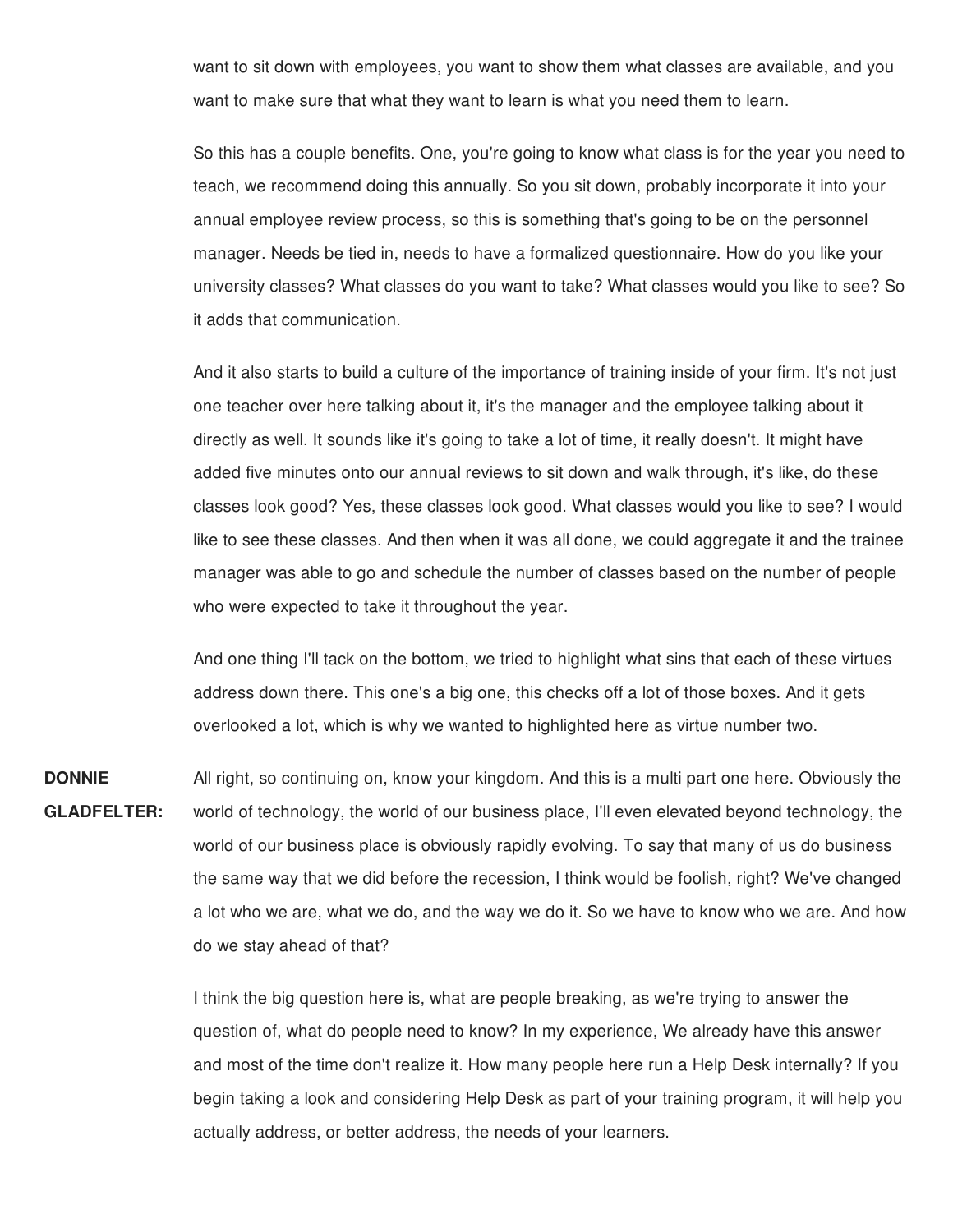Beyond that, who knows what? This goes back to the "everyone is trainable" thing, as much as it does beginning to understand who our champions in our company is. We have specialists, we should leverage that. Who knows what and how do they know it? Smaller companies, you probably already know this, you can probably already say that, Kunkel is the expert at?

## **JASON KUNKEL:** Everything. ...Word.

**DONNIE GLADFELTER:** Word, OK. He's a simple kind of guy, but the point is we have to know who our champions, are who knows what, because they may very well end up being our teachers. The second piece of that here is, what training is already happening? So the easy pieces, of course, if I do have a training program of some sort we can answer that question. But beyond that do your individual departments have monthly meetings, where somebody presents something and more of that learning capacity? How are you teaching when people come in and have a Help Desk concern, and they break something, and you're training them over the shoulder?

> How what about vendors coming in and sharing information there? What of these methods do you use, where are you using them? And the big thing here is it's important to, frankly, steal the good content, and make sure that that's communicated.

**JASON KUNKEL:** Speaking of communication, another virtue, you need to maintain good communication. This is an inspirational poster on everybody's wall in the break room. Communication is key, communication is important, absolutely, it is. We want to highlight two specific means of communication here though.

> First one, communication with your manager. If you are the training manager, if you are on the training management team, you've got to keep your owners in the loop. You've got to make sure you have that channel communication open. Have a consistent meeting, have a quarterly meeting, talk about the issues you're having with training. Talk about the issues with individual students. You want to keep that line open with them. I'm going to keep going back to the culture of education. OK, you can stand up a great training program, but if your organization doesn't embrace training and education at its core, it's going to fizzle off. Having those interactions with management, making it important to them, is going to then trickle down and have it be important to the employees as well.

Second one is availability, or accessibility. The training management team, you've got to be visible, you can't go hide in the corner, you've got to walk the halls. You got to talk to people. Doesn't have to be a formal thing, but you need to be accessible to the students doing the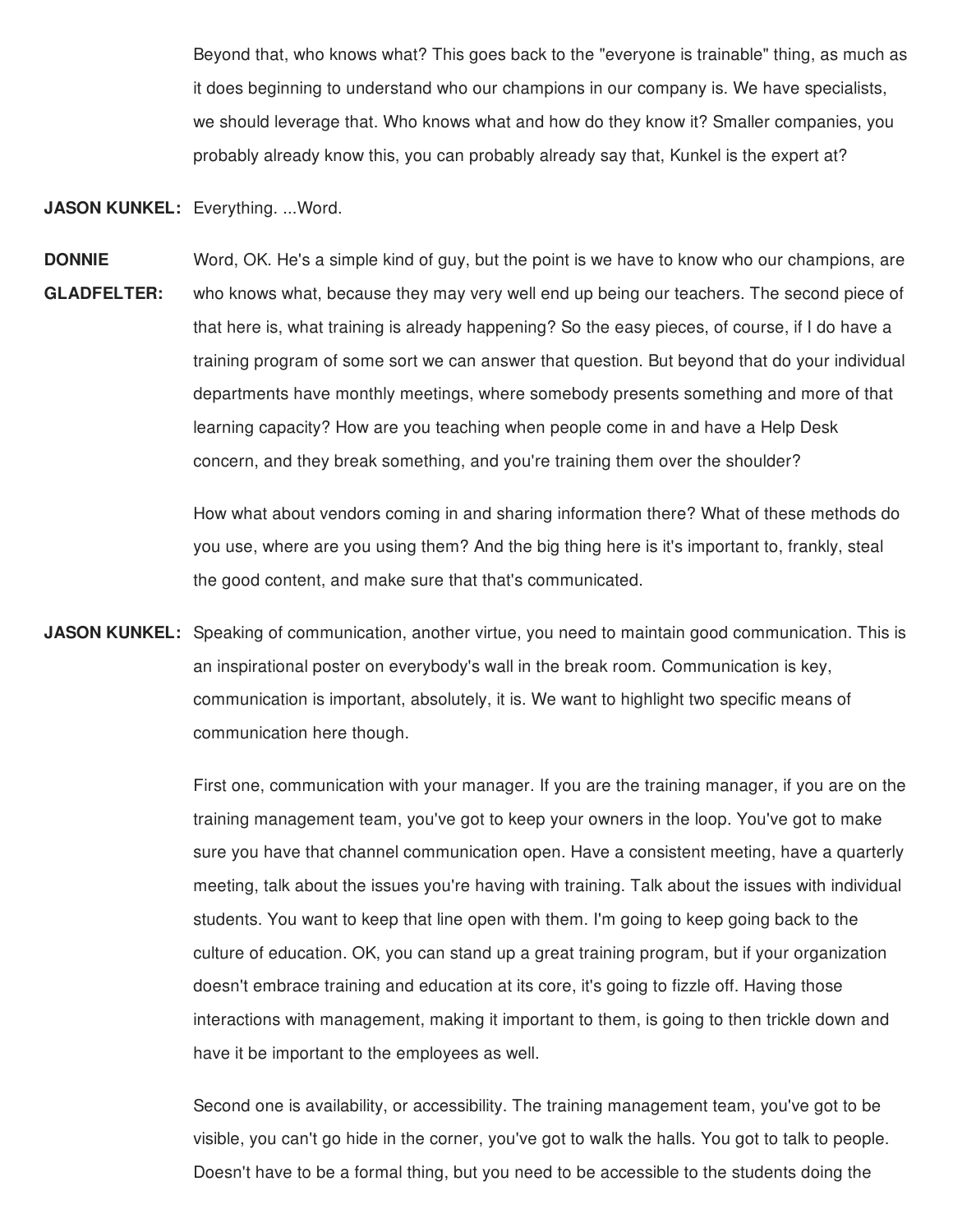training. There's a good chance the training managers, depending on your size, you're not going to be teaching any classes. If you're a small company, for 40 or 50 people, you might be training all the classes, and the accessibility is easy.

The larger you get, that accessibility is harder, and it has to be an intentional effort you make to go out there and just be available. So somebody can just this tap you on the shoulder and say, hey, when we did that thing over Go-To meeting the other day, the audio was terrible. Like OK, let's look look into a new speakerphone, or whatever, to kind of fix that

**DONNIE GLADFELTER:** So we talked about the idea during the sins that the workplace is for working, the classroom is for learning. And I firmly believe that that is not a wall that we should ever, ever put in place at a company. We need to consider things like structured versus non-structured. So structured would be things like my actual classroom training, if I have what I like to refer to as impact training, many of you might call them lunch-and-learns, and I know Jason is going to hop-up up on the soapbox on that one.

> But also think about your non-structured learning. So Help Desk, when I taught The Training Trinity 10 years ago, Help Desk was one of the three components that I argued that every successful training program should have. We are, frankly, doing over the shoulder training when people reach out to us. The other bit is, back to the last slide that Jason mentioned with the accessibility piece, I can't go and hide in my office. The water cooler chats that I have just meandering the hallways are as important as anything that I do in the classroom. Because that's where I'm going to get that unfiltered, what things are actually prohibiting me from getting my job done.

**JASON KUNKEL:** So buck time?

**DONNIE** Yeah, you can...

**GLADFELTER:**

**JASON KUNKEL:** Impact training. So impact training, this is kind of your structured time, but not necessarily structured topic training. You've got classes, you know what you're teaching a class on. Your impact training, you might have a monthly meeting. Now a lot of times, that ends up being a lunch-and-learn. I hate the idea of lunch-and-learns. I've got a rant that I wrote up, it's in the handout. We're going to get the hand up online today so you can download it. I apologize for me ranting. The idea-- who is doing lunch-and-learns?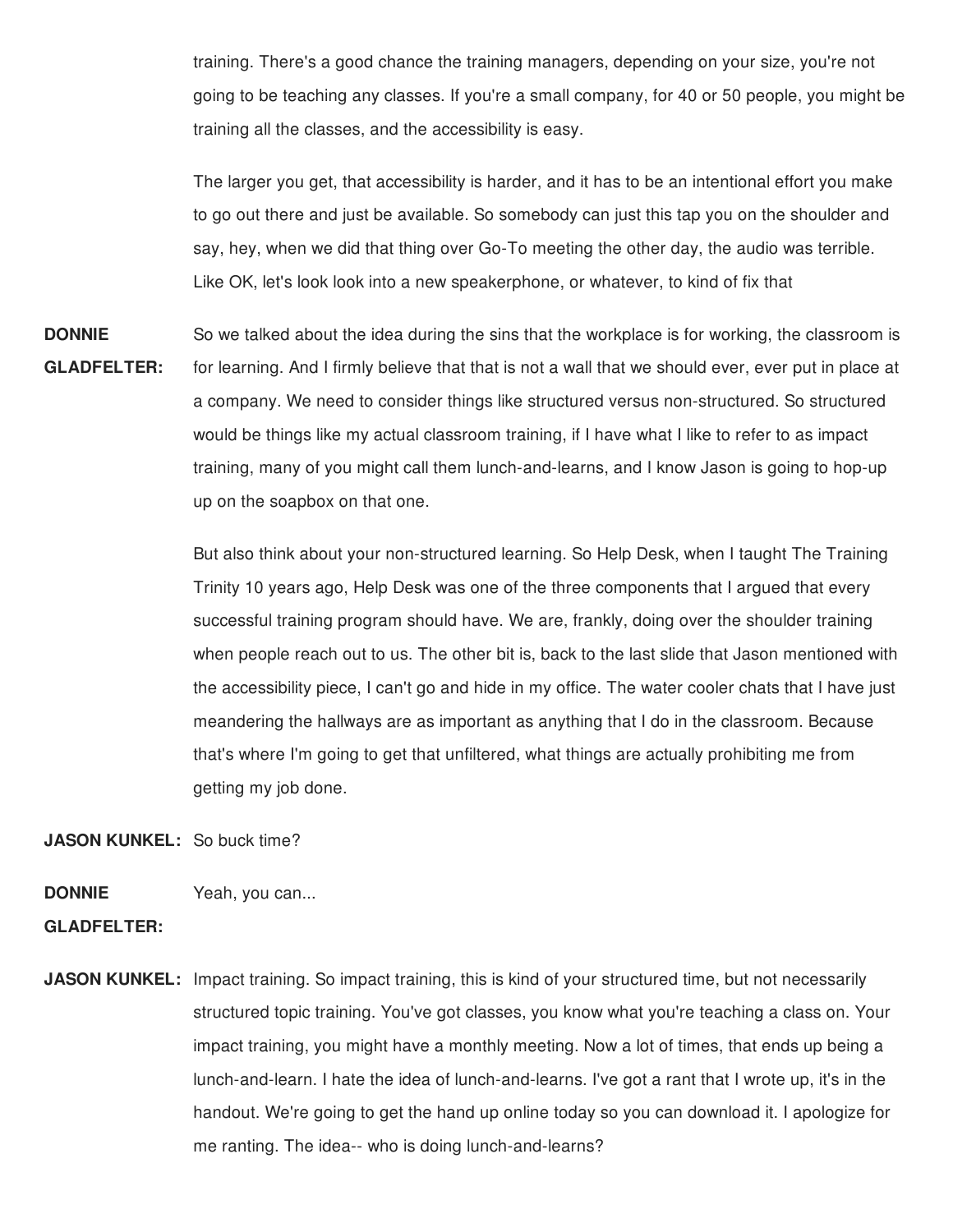Lunch-and-learns, oh my god. The idea of the lunch-and-learn, of course, is that you bring your lunch, you go sit down, you learn something. Even maybe the company pays for lunch. Here in the States, lunchtime is a little bit sacred, you might need to run some errands, you might need to go take care of something. And on top of that you might lose some people.

So lunch-and-learn tell the employees two things. They tell the employees that the topic is not really that important, they can probably skip out if they really need to skip out, and it tells them that their time is not that important. Because that lunch time is their time, and oh, here's a \$4 sandwich for your hour. Or maybe-- [INTERPOSING VOICES], maybe I'm not even going to buy you a sandwich. Fair enough. Yeah, \$10 large is not-- here you go, this is all your time is worth.

If it is an important topic, it is important enough to have it's own real consistent non-lunch meeting time. And I'm still on my soap box here, because it really... This Is really tough for me. We had a Tuesday Revit non-brunch brunch. It was every four weeks, it was Tuesday at 10 o'clock, everybody had on their calendars, and it was important enough that we knew that we'd go in there and sit down and chat. It's 20 to 30 minutes, is usually it all ends up being. But this is a great opportunity to share this new information that you don't need a whole class for. Just please, kill the lunch-and-learns, just kill them off, kill them, kill.

I'll put an asterisk on there, sometimes you have a vendor come out and bring you a big lunch, that's fine. Vendors are going to buy you lunch, that's what they do. But in terms of internal official training, kill. I will get off my soapbox.

**DONNIE** All right.

### **GLADFELTER:**

- **AUDIENCE:** Our vendor of training, our vendor comes in and [INAUDIBLE].
- **JASON KUNKEL:** Lunch-and-learns should be fine for that, they love to fork over the money for the lunches, and you don't want to, you don't want to dissuade them from coming in. But in terms of internal stuff to maintain that culture of importance.
- **DONNIE GLADFELTER:** And frankly it kind of aligns with what Jason was saying that, while the vendor may very well value the information they're coming out to share with you, it's not a critical path-- you're not saying, you have to attend the carrier vendor lunch that we're going to have as part of your learning path. So if it's on you're learning path, it's important enough not to be a lunch-and-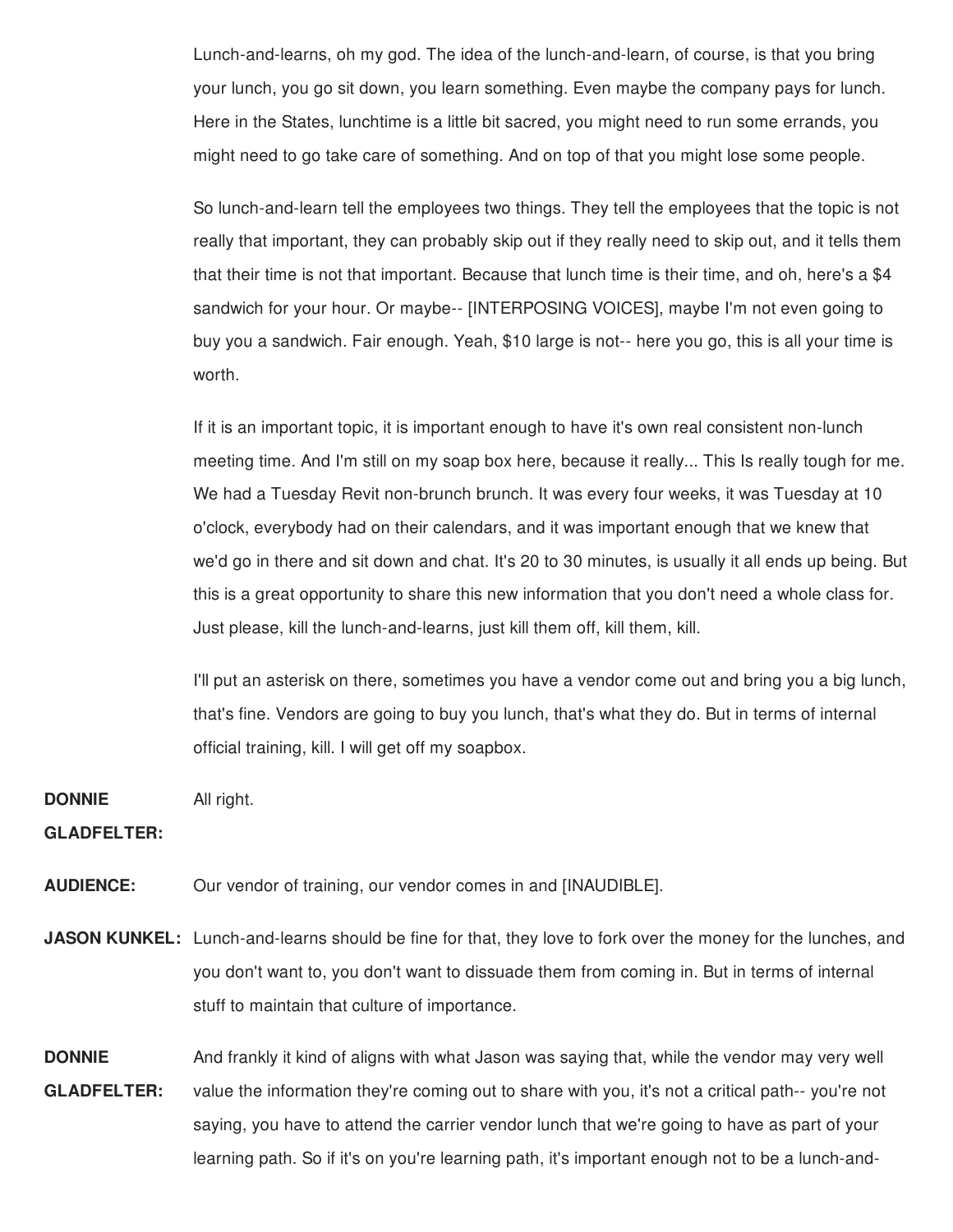learn.

**AUDIENCE:** I think if you find it interesting enough hand over your lunch, then it's kind of important.

**DONNIE** Right, leave the choice to the people.

**GLADFELTER:**

**JASON KUNKEL:** Yeah.

**AUDIENCE:** [INAUDIBLE]

**JASON KUNKEL:** Right, yeah, that's a more personal approach, definitely. Our next virtue, measure your progress. So a lot of this is easy. You're thinking online surveys for the classes, we've got online surveys for classes here. If you aren't using a out-of-the-box learning management system, we leverage Survey Monkey for all of our classes. You want to make sure you have those official surveys in the classes.

> The things beyond this, that's the easy one. The one you want to pay attention to that you may not be thinking about are those soft metrics. And there's no real way to say, OK, go look for this, this or this, it depends on how your organization is structured, and how are things are set up. I'm going to go and piggy back on Donnie's Help Desk. So Help Desk tickets, if you go and you teach a class on plotting, you would expect, Help Desk tickets and request on plotting to drop. So that's what we mean by the soft metrics, you need to look for things like that. Have the number of questions gone down since I taught X, Y, or Z.

> And you may find another clever way to figure out if it's working, if your training is being effective. But you want to pay attention to those, and definitely listen to them, don't just ignore them. If the questions on plotting skyrockets after you taught your plotting class, something is wrong with you're plotting class. And that goes back to your sin of your perfect class, you need to refine it then.

**DONNIE GLADFELTER:** And finishing up our virtues here, is what I like to refer to is the separation of policies and standards. At my former company, when we developed our training program, we were very intentful about making sure that training was in the training, and standards were standards. What I mean by that is our CAD standards manual, it said that text shall be 0.1 inches tall, this is our standard title block, these are our standard layers. So on and so forth, probably nothing revolutionary in terms of the content of that.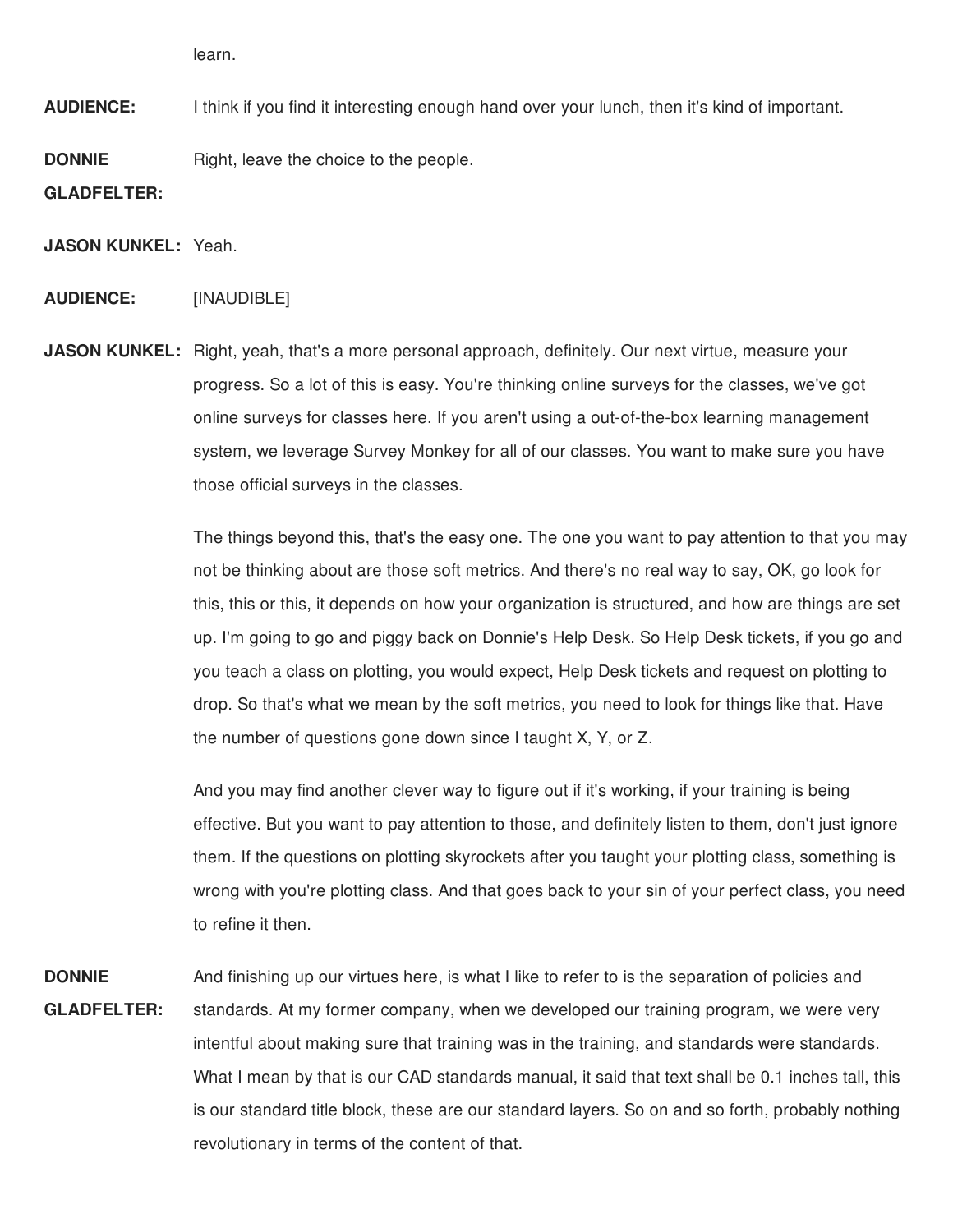But what our standards did not include, the actual official standards document, was how to set up my text to be 0.1 inches tall. Or how to create a new sheet using the official company title block. The how-to and the what it should be were two separate entities. And that's an important thing, because the chances of me changing my standards from being 0.1 inches tall for text, even as I change from AutoCAD to Revit, or some other piece of software, is probably pretty slim. My standards are probably going to be a little bit more permanent than the methods that I go about training. And so it's important to keep those two separate.

**JASON KUNKEL:** So there are seven components, those are ingredients. What we've got now is just a general, broad roadmap, a series of steps to implement some of these things. Now you may already have done some of those, you may have already done some of these as well. So you've got to figure out along the way, where you are and what gaps you need to fill-in.

> The first one we got, we're all sinners, pick your evangelist. Find the person who is going to be reigning your training program. If you are sitting in this classroom, chances are it's you, so heads up.

**DONNIE** Round of applause for you.

#### **GLADFELTER:**

**JASON KUNKEL:** Good job. Congratulations. This is an important role, it may not be an official role, it may not get a title, you may not get a boost in pay. But if it's important to you, you need to start sharing that. We call it an evangelist for a reason. Part of this is a publ-- 8AM class-- public relations job. You need to get out there, you need to encourage your employees that this is exciting, this is important, because it's important to you. You need to share that enthusiasm and make sure everybody is on board.

> You're going to build that culture, you're going to make it important, and just make it permeate into the DNA into your organization. You don't want to stand this thing up and have it die in six months. If it becomes part of everybody's everyday speaking, if it becomes part of the DNA, it's going to live, it's going to breath, and it's going to catch a life of its own after that.

**DONNIE GLADFELTER:** Tagging on to what Jason was saying about the PR. We think of PR as the way to influence the people that I'm trying to teach, but I would also argue that it's about influencing the people who are going to pay for it. And so a lot of people do this, but maybe not to the full extent that it really needs to be. We typically will go out and we'll analyze things, we'll figure out what the lay of the land is. But what we failed to do oftentimes is we keep that data, that information, in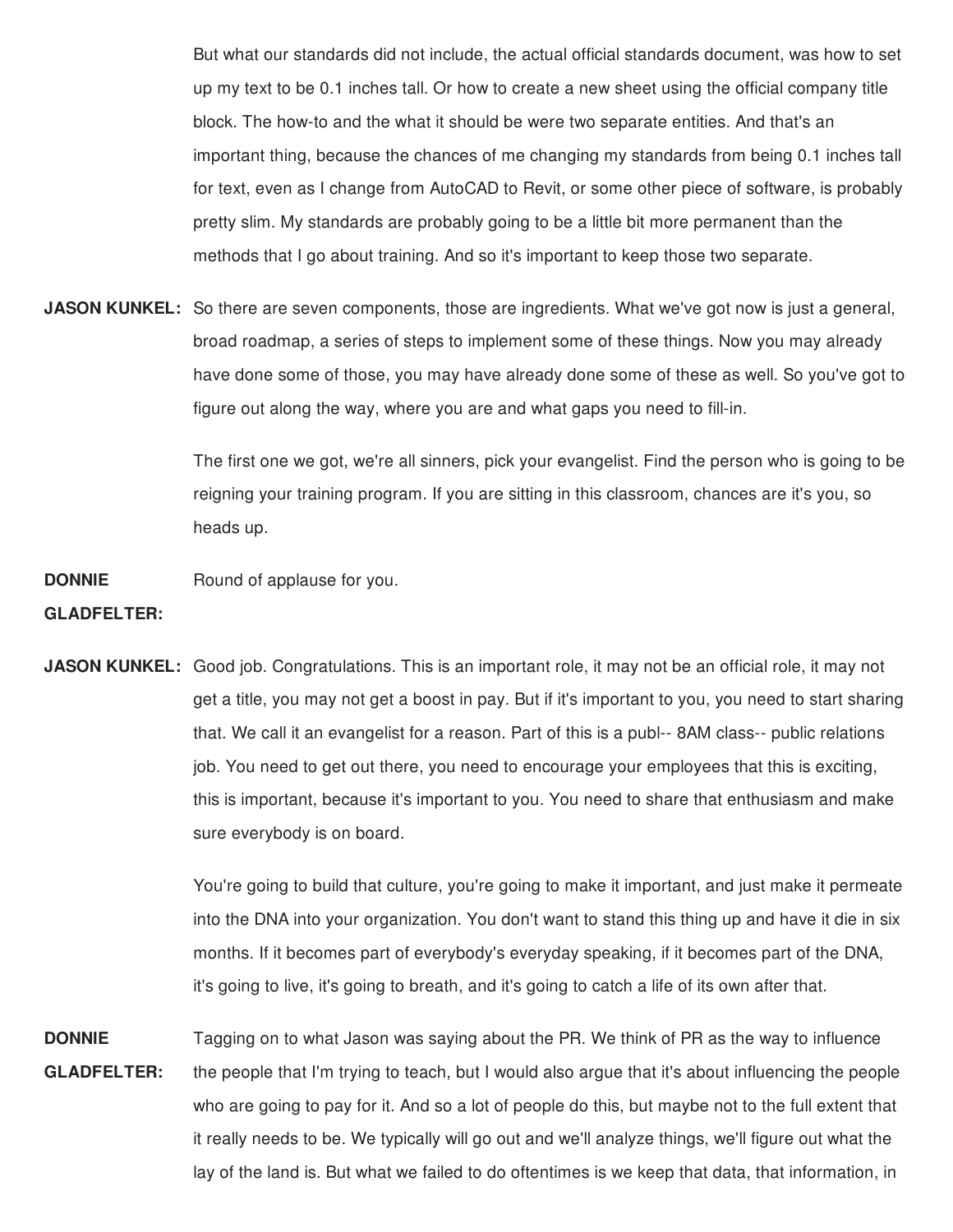its disparate sort of raw form, and it doesn't come together to tell any sort of cohesive statement about what training is in my organization.

So it's imperative that if you are indeed the evangelist, you're probably the one doing this, going out and figuring out, what training do I need? What training do I have? What's really good about the way we're addressing things? What's not so great about things? But if I just present that raw data to management, or the people that are going to pay for this, they're going to be like, oh, that's nice. And the training will remain the T-word, how many people call training the T-word in your organization? I've run into a lot.

And so we've got to summarize it and identify exactly what it is that you're asking, you should have a 30 second elevator pitch of why training needs to be implemented in your vision that you've assembled.

**JASON KUNKEL:** Establish your mission statement. So you know all your information, you've chatted with management, you know it's important to you. You should know what's important to them at the end of the day as well. You need to set up your guideposts, you need to figure out what the overall guidelines and purpose of your internal university, your training, whatever you want to call it. Now, what are the roadmaps, why are you doing this? What is going to establish the rules for picking and choosing the classes that you are about to start establishing, and frankly, put a lot of time into getting spun up.

> Pick your Deans, it's Dean, it's Vegas. It's you know, trying here. If you are a larger group, you can't do this by yourself. Even if you're a smaller group, you probably can't do it by yourself. So you need to pick your team, you need to get your team established. Now we're calling them Deans, just like a college. A Dean at a college, Dean at a university, they do help build up the training, they do help establish the syllabus. They may teach some classes, but that is not their exclusive role.

> So we're calling this dean to help you encourage and build student life around these classes. To help you evangelize, to help you communicate with everybody, and make sure that what you are trying to accomplish is getting accomplished. It may depend on the size of your group, you may not have any Deans. You may be the only Dean, you may be the evangelist as well.

> We broke our university-- everybody calls it a university internally-- we had four different groups. We had production, we had technology, we had code, and then we had-- I think we just called it student life-- it was just kind of general. And we had four different Deans for each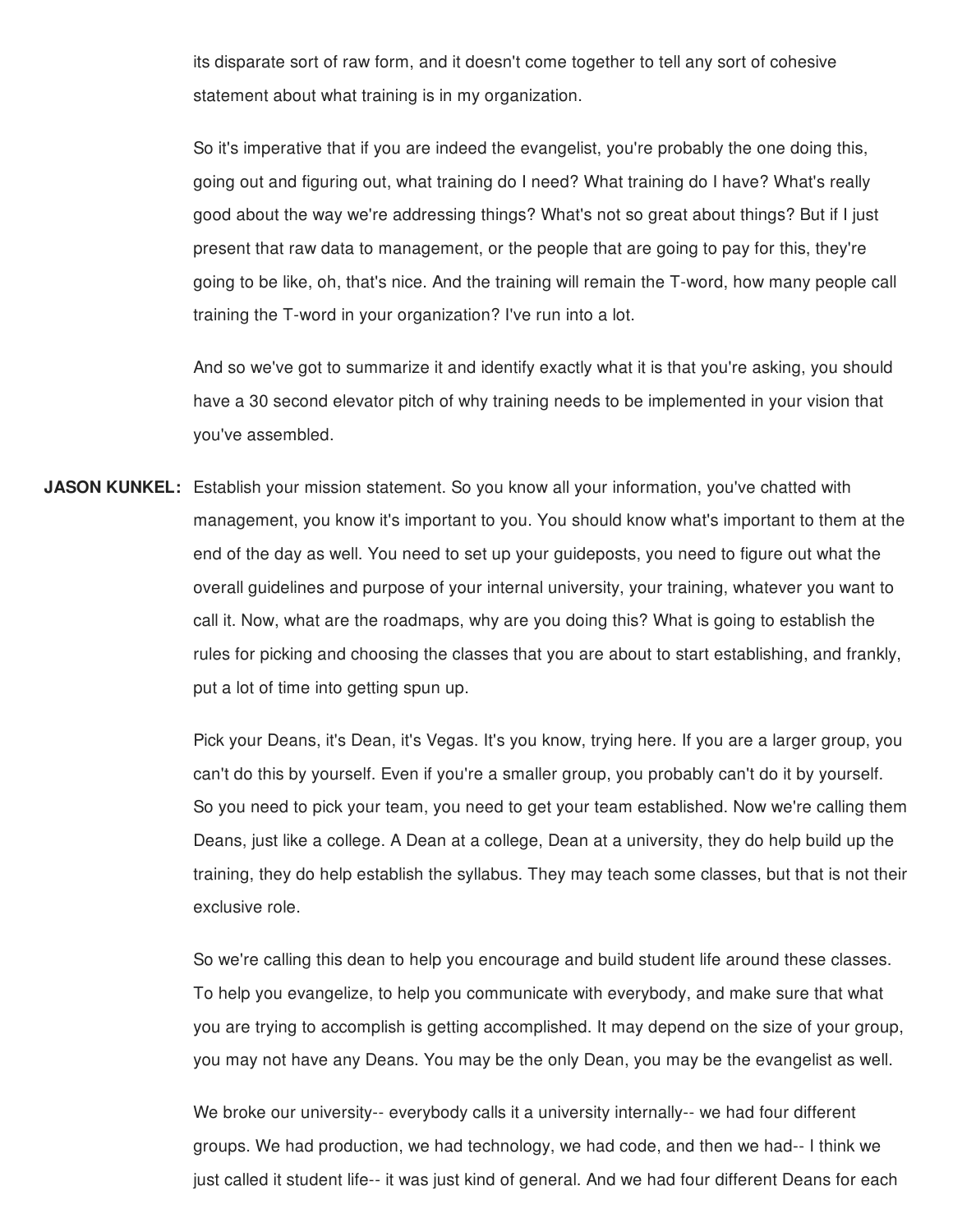of those. So we had an overall education manager, and then the four different Deans. And those Deans were responsible-- we met quarterly-- those Deans were responsible for figuring out what classes needed to be taught, and then picking the trainers to teach that as well. It may have been the Dean, or it may have been somebody else who was much better at teaching that task.

just called it student life-- it was just kind of general. And we had four different Deans for each

**DONNIE GLADFELTER:** So building upon that, the program elements, we've said it probably a half dozen times already, but Help Desk trends. This is what your people are breaking, this is what they're crying for help for. And so if you ignore those in your curriculum, you are ignoring a large contingency of the people inside of your organization. And with that, I think the holistic piece here of the Deans that are focused on the different program areas of my education program. Going and really harvesting the treasure trove of information that I have internally-- and we keep on picking on Help Desk, because it's just the most obvious one-- but this plays directly into helping us identify what my classes should be.

> Now at this stage of the game, this is not going through and saying, well, in my Revit class, I am going to do these different topics, or I need multiple Revit classes. It's not talking about this, this is talking about I need to achieve a certain objective around certain areas. So I need my team to learn basic project setup for Revit, I need my teams to also achieve a certain objective around Revit. And from there we can begin--

**JASON KUNKEL:** That's you.

**DONNIE GLADFELTER:** Is this me? Oh. From there we can begin building our program-- I thought we had that transition just perfectly laid out. But from there we can begin building our program. It's probably pretty obvious, you probably came into this class, assuming, yes, we have to build a- we have to build our classes. But the bigger reason that we put this in here, is because notice where it in the stage. We're on the fifth virtue right now.

> What we find so often with some of the programs that we've seen fail, is they jumped straight to this. They say, I need training, we need to get people spun up on Civil 3-D, so you know what, we're going to build a Civil 3-D class. And all of my Civil 3-D woes are going to be solved. And then six months later they come back and they say, why isn't anyone using Civil 3- D properly. So we have to build our program.

**JASON KUNKEL:** And likewise, once you build it, you've got to start it up. And again, we put this in as a specific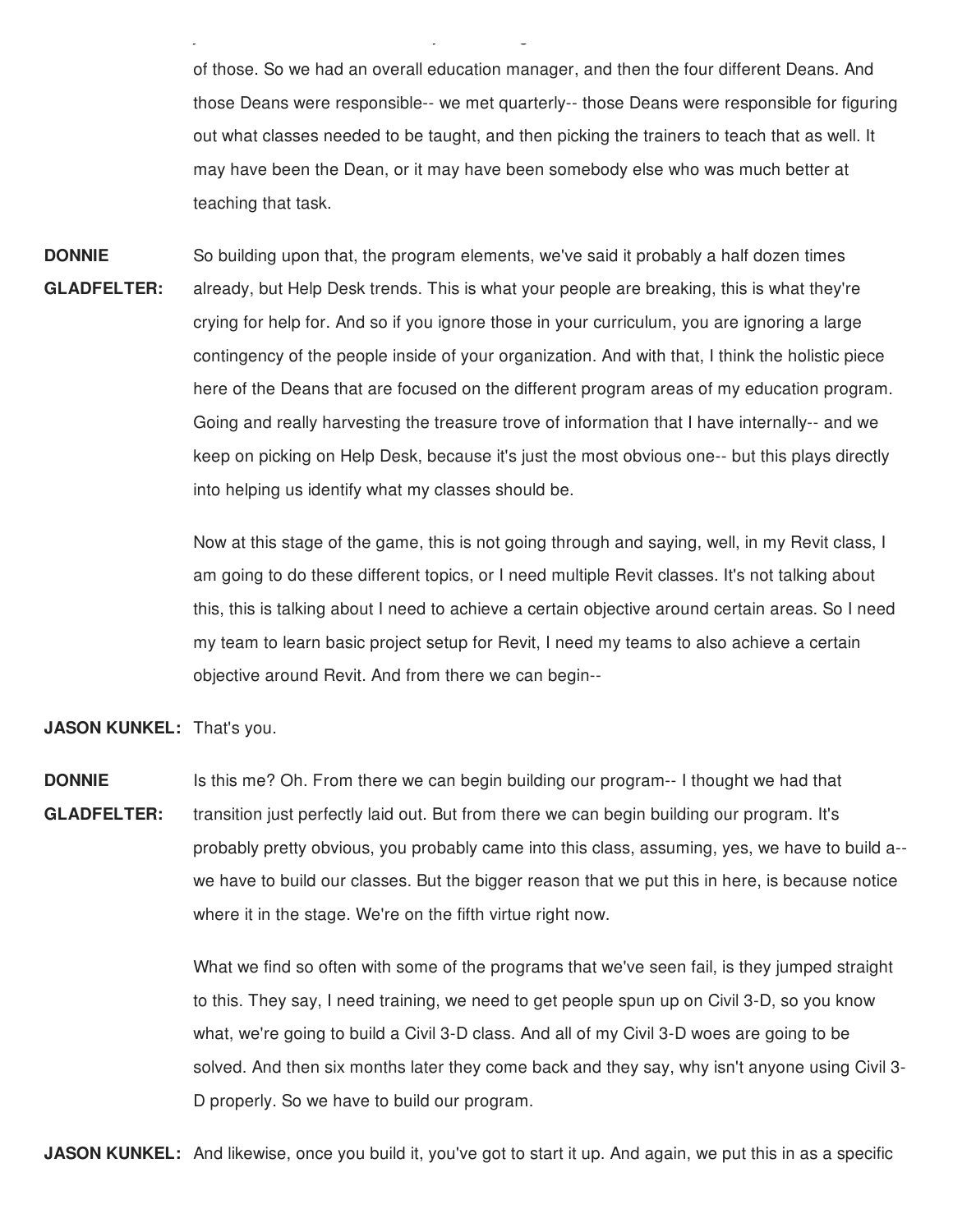task so you know, you're going to build it first, you're going to ramp it up. You want to start it and you want to kind of maintain that consistency. Thing to keep in mind here when you starting up, it's not going to be perfect, it just isn't. And that is absolutely OK, your employees are going to understand that, they're going to accept that. And if you started to have that conversation with them-- and the managers understand the importance-- they are going to see this and just be grateful, and think this is exciting that you have taken this step to improve them, and make their jobs easier.

And then building on the imperfections, lather, rinse, repeat. Maintain your impact training schedules, maintain your meetings with management. If you schedule a class, unless there's a fire drill, have that class, be consistent. And then with that consistency, go back and see what's working and what's not working based on the metrics that you've established already. Don't assume you have that perfect class, go back and rebuild it. Find new trainers, find new content, future proof as much as you can, that's kind of a tricky part. But once you get your baseline structure, you want to start paying attention to what is going to be coming down the pike after people.

You want to try to guess and anticipate that new technology, or the new trends, or the new codes that are coming, and start building your classes around that.

**DONNIE GLADFELTER:** Absolutely, I mean we saw this yesterday in the keynote, right? That the auto manufacturers that focus just on combustion engines, they're getting left behind little bit now. So you have to begin anticipating what's coming down the pike. It doesn't mean that you're going to introduce it to your program today, but it should absolutely mean that you're beginning to plan for it. All right, so wrapping things up, we have about 20 minutes left in the class.

**JASON KUNKEL:** Nice.

**DONNIE GLADFELTER:** To sort of wrap things up. And I want to let you guys have the benefit of having two trainers, that have done this for at least a decade each, that you can bounce some questions off of. But as we begin taking a look at the story, or the sequence that we've put together here. First and foremost, when I'm beginning to stand up my training program, I've got to be honest with myself. The fact of the matter is, there are absolutely some areas that are going to be inconvenient to admit. Everyone is trainable is probably the big one that everyone comes up here with, being honest with myself.

If I'm not honest with myself, I'm going to sweep things under the rug, and to tie things back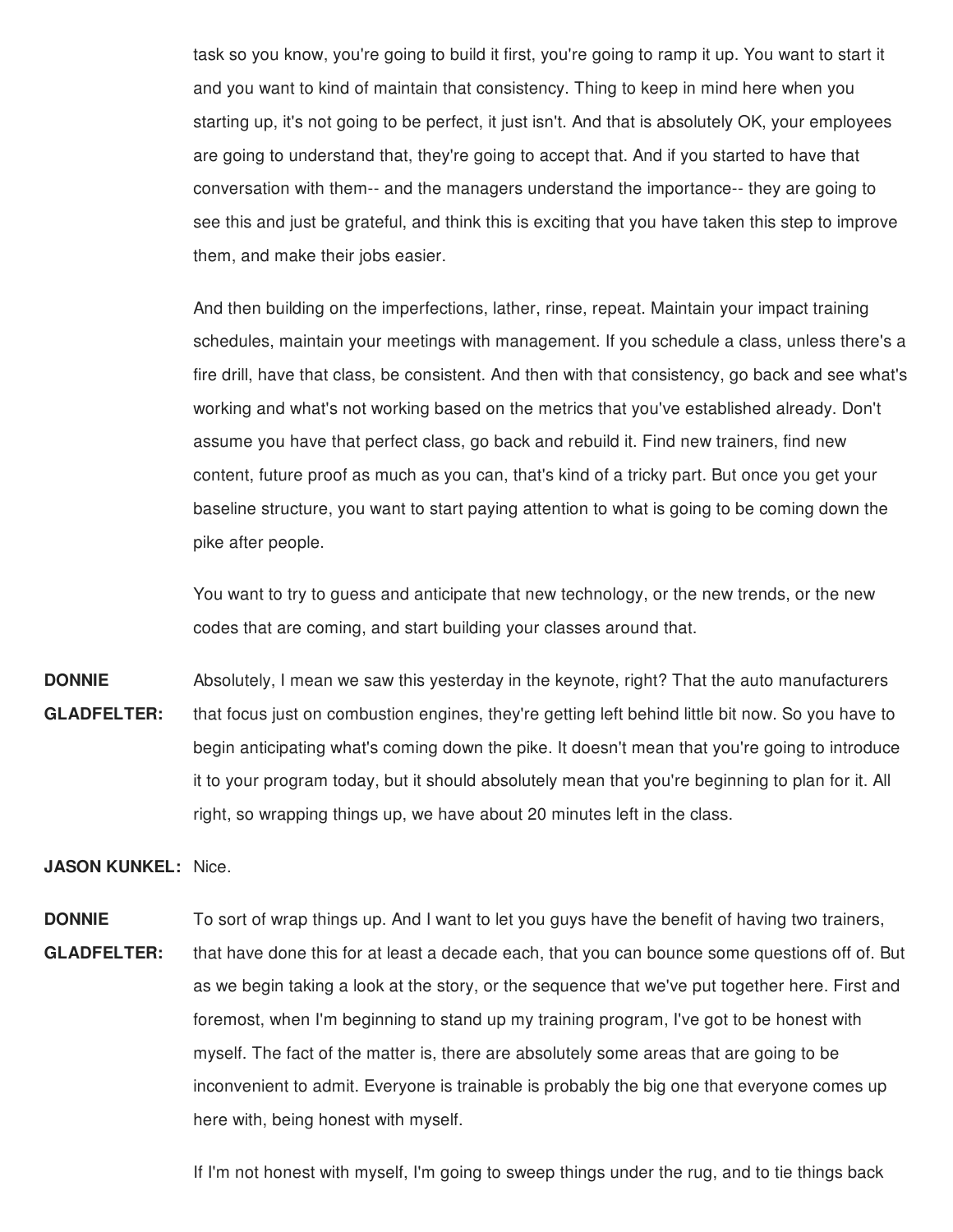into the keynote, I'm going to continue down the combustion engine route. Instead of really understanding where does my firm need to go. And speaking of that, I have to know the people that I'm training. I have to make sure that, what it is I built aligns with the way that they learn.

And then the big takeaway here, too, is the importance of that reinforcement. If what I put out there, what I build for my team, is not reinforced-- in all the tactics that we've expressed, in the virtues and the learning path itself-- if that is not reinforced at every step of the way, with those mileposts, then the chances of my program having longevity? It'll start with a big bang, and it will just fizzle out. It might take six months for that it might take a year for that.

And so much of ensuring that that longstanding burn out does not happen is to make sure that I build the best team that I can. This starts with, obviously, the people who are going to be conducting the training. But we have to challenge ourselves to think a little bit differently here, and think about the people who are going to be responsible for the success of the program. The Deans are such a critical element to successful training programs. They may teach classes, they might not, it doesn't matter. But what their focus is on is that I have a successful training program, that my training is indeed virtuous.

And then training is one of those things that people get lost with a lot within their organizations, right? We oftentimes have that idea that, you know what, I'm going to put this entire class schedule up on the internet, and people are going to go and pick-and-choose. They're going to be able to assemble the appropriate learning path, and they're going to come out intelligent with a PhD, and whatever it is that I'm trying to shove down their throats. But the fact of the matter is, unless you are cognisant of that human element-- the human element is so important to this, is such a PR as it is the tactic of actually doing training. Having that discussion, if you put it inside of your annual reviews, I think that's a really awesome timing of that discussion to have at an individual basis. One-on-one, this is how the company wants to help you grow. That's the message that you're trying to convey there. And this is how we are going to help you achieve that. Think about employee morale, think about the PR piece of that. And so we have to make sure that the people we're trying to teach, the people that we're trying to educate, know what their path is.

But beyond that, it goes upwards as well, right? Because if the people who are ultimately paying for this don't believe in it, it's going to die, just as much as if the people who are expected to participate in it, don't believe in it as well. And so every stage of the game, I have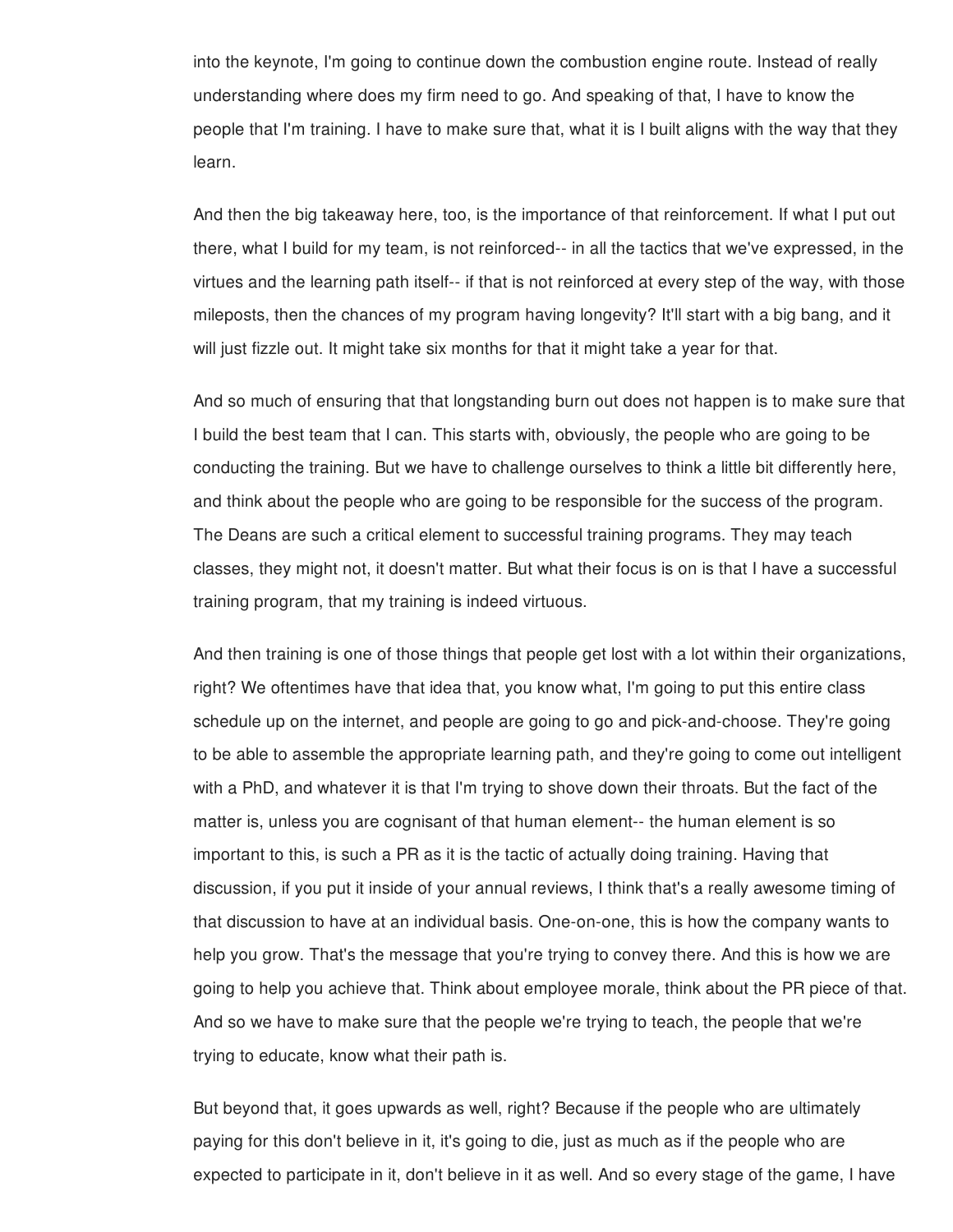to be able to articulate-- be honest-- what's going well, what's not going well. And the better you articulate that, the better be this idea of team comes in. And I'll let you--

**JASON KUNKEL:** I'll tack on to the team idea there as well. This is a tough chat, this is related to the Everybody Is Trainable idea, not everybody is trainable. On top of that, not everybody is a good trainer. The person who is the expert in the topic, may be terrible at teaching, you do not want that person teaching that topic. And that's a tough conversation to have, because everybody knows that Fred is really good at 3D math, but Fred's a jerk. We don't want Fred getting in front of everybody and trying to talk about things.

> My brain flashes to the *Saturday Night Live* sketch, the IT guy, move! I mean that's Fred, we don't want him teaching these things. So you may have to invest time in getting your teachers up-to-speed close to Fred's level, so they can have that conversation in there as well.

> Another thing you want to keep in mind-- and this was one of the hiccups we did, one of the problems we had where we were-- we relied too heavily internally. We assumed we had the experts. And then the time spent for our teachers to get up-to-speed, and become an expert, and teach that, it ended up being wasted. You want to look outside as well if you can, if you need to. You may have the experts there, that's great, but don't forget you can peek outside experts, and pull them as it is necessary. It adds a logistics complexity, but there's something good about having that anonymous teacher in there. So you don't have to lean on Fred too hard on that. Poor Fred.

- **DONNIE GLADFELTER:** Fred is usually nice. All right, so what I like to do is open up the floor for questions, and hopefully, facilitate a little bit of a panel discussion here. Yes sir?
- **AUDIENCE:** OK, management is on board for [INAUDIBLE] training. I work at a small group, I'm doing the training. I'm the new guy on the block, a year and a half. Everybody else, twenty plus. I have no authority there, because I'm new guy.

**JASON KUNKEL:** Yeah.

**AUDIENCE:** So management does not give me any authority on implementing.

**DONNIE** And are you trying to get to the point, or what are you trying to deliver? Is it the several day

**GLADFELTER:** long class on whatever software it is that you guys use, or is it something else?

**AUDIENCE:** Just new techniques, and how to speed things up, how to make things better, how to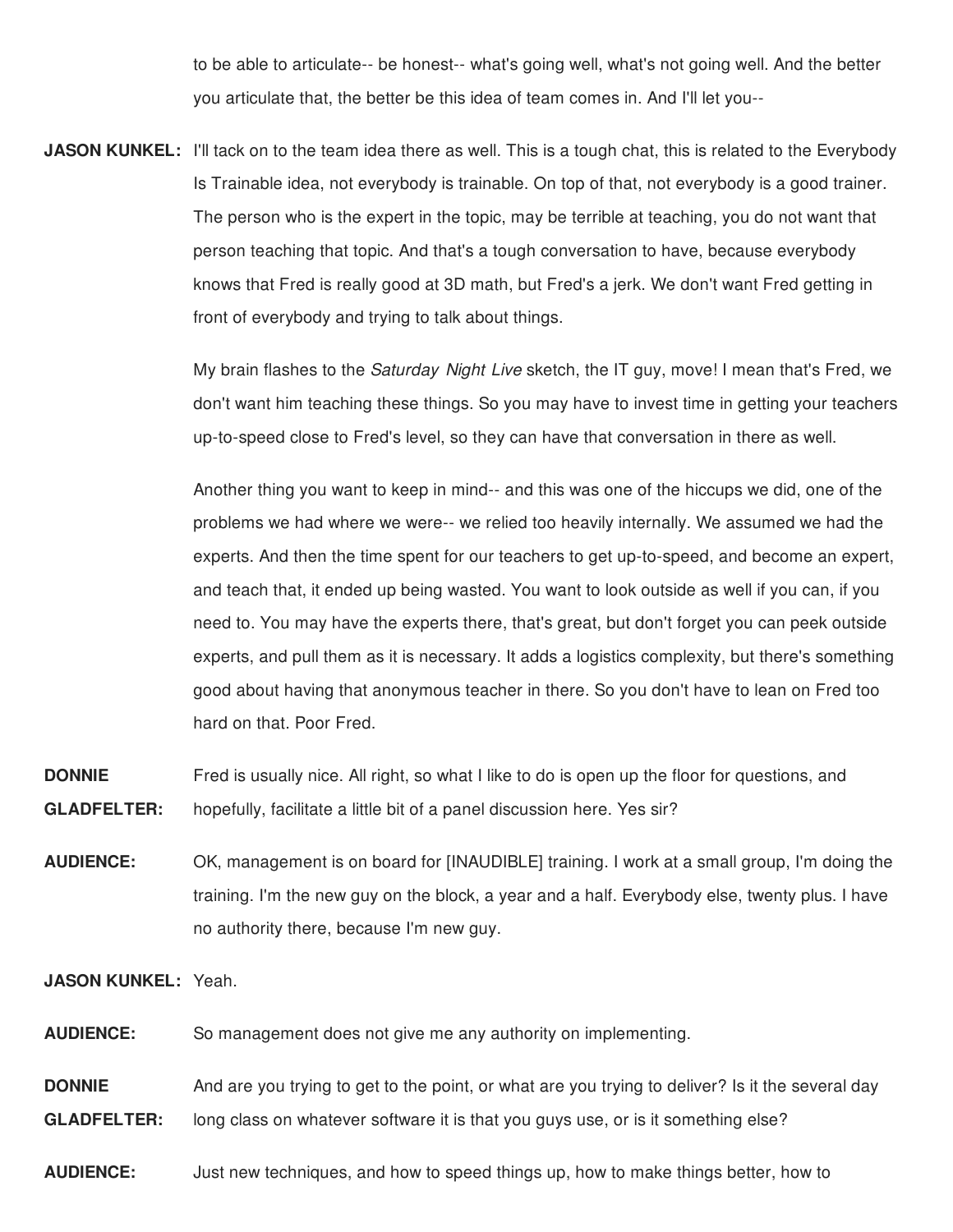streamline things. But, like I said, I'm working in a really small group, and I'm the new guy and they don't want to come to work anymore. They don't want to learn new stuff, and I have no authority there, because I'm the new guy. OK, we've done this training, this is how we're going to do this program from now on, and people aren't doing it. They're doing it as little as possible.

**JASON KUNKEL:** So I'm assuming this is a technology topic? OK.

**DONNIE** And just real quick, for the benefit of-- I think they're recording this, too. The basic question

**GLADFELTER:** here is, you're new to the organization, you see the vision, you see the power of training, but you don't have the authority to actually begin implementing it, and seeing it through.

**JASON KUNKEL:** And this may be a bigger challenge, I don't mean to throw more challenges on your plate with this. If it's a technology issue, I'd lean back on what Donnie was talking about with the standards. If you want to teach something, try to set up the technology in a way that the only way they can do it is the way you want to teach it. I don't know if you've got that interaction with your CAD manager, manager of IT, whoever.

> But if you can be a little more clandestine, and kind of sneak around a little bit, and then they're like, why can't I do this? Oh, let me show you the way to do it. And then build up more one-on-one, and try to build a rapport that way. So it's more of a guerrilla tactic than a big, big class tactic.

**DONNIE GLADFELTER:** And to tag onto that real quick, actually the session I did last year was a one called Predictable Noncompliance, it was talking about CAD standards. And one of the big arguments that I had there was really thinking in two capacities. We think so often about authority being that contractual constraint of well, I need the authority, I need to have that contractual authority to actually tell you, you need to learn this.

> But there's the social side as well, and this goes back into the PR elements of this as well. One of your first steps might essentially be to create those social contracts with the people internally. Don't try to go straight for the authoritative contract, but earn the social contract. I think that's essentially what Kunkel was saying as well.

**AUDIENCE:** Which is what I'm trying to do, but still I'm working with people that have been doing the same job like 25 years.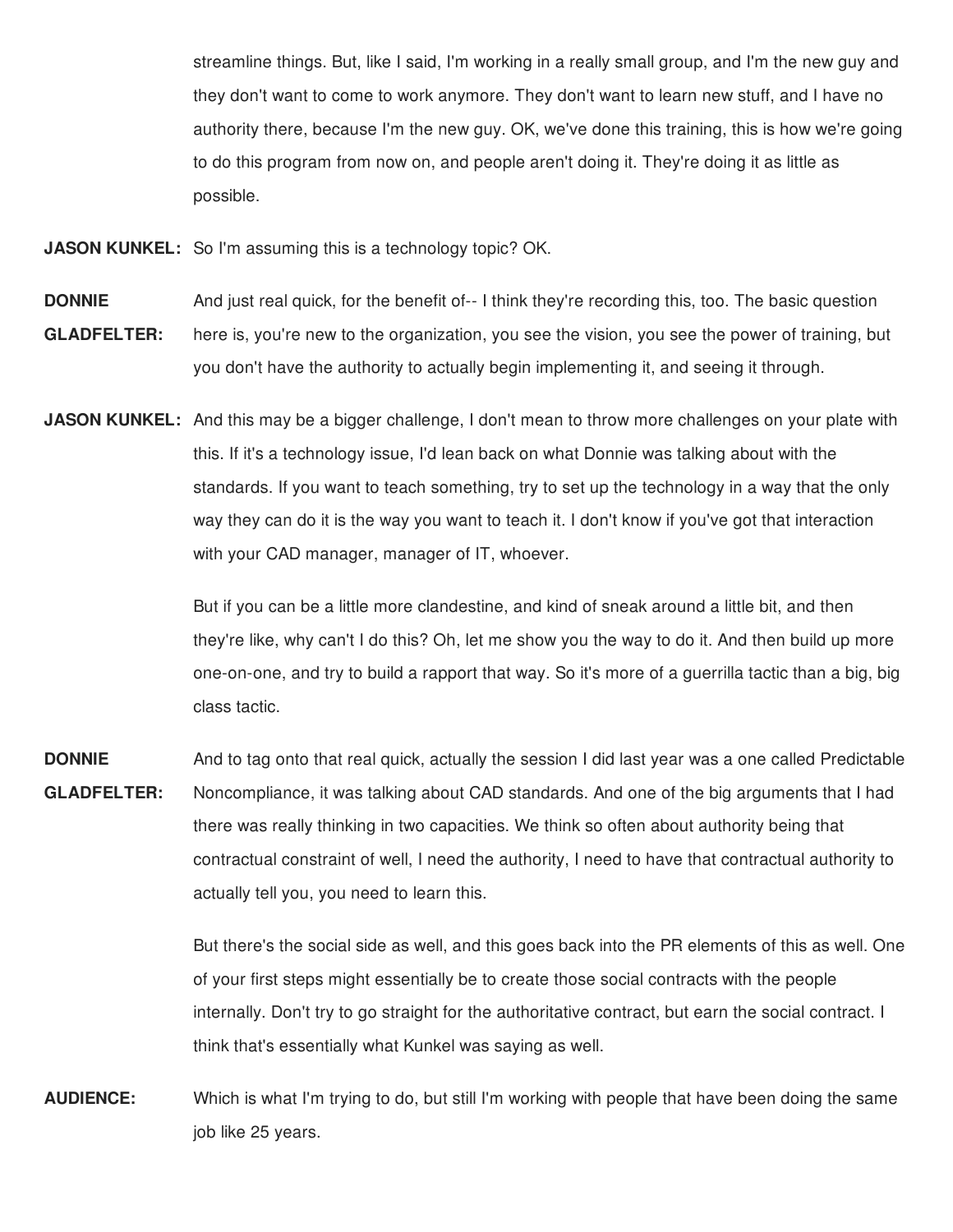**JASON KUNKEL:** Yeah.

**DONNIE GLADFELTER:** Well and so, I mean at my old company, we were a much larger company, but my manager came in from the outside. We had our university, and in fact university had become such a black eye on the company, because our old training program just didn't have that-- it didn't subscribe to a lot of this. New guy came in, and again he had the craft of establishing a social contract very early. And it maybe took him six months instead of three months to actually start setting up the training program, or double the time that he thought he would be able to stand it up, but he was able to earn those contracts very early on and get that.

> So we'll absolutely extend the tale of how long it takes you to implement things. I think you are the next one that had your hand.

**AUDIENCE:** I just want to say first very good content, thank you guys.

- **JASON KUNKEL:** Oh, thank you.
- **DONNIE** Thank you.

**GLADFELTER:**

**AUDIENCE:** And secondly, so this is really good for training, but what new product rollout? So for instance, we're looking at a new [INAUDIBLE] system, this is very good for setting up an employee on a career path and movement. But when you're doing a whole new rollout of the brand new program, do you guys have any suggestion for that? We've failed miserably in the past, we rolled-out BIM 360, and cut all of our foremen off from that [INAUDIBLE] without any training, and it was a disaster. We're looking to do the same thing with a document management system, but I'm trying not to repeat that same step.

**DONNIE** The question for the sake of people who couldn't hear on the recording--

**GLADFELTER:**

**JASON KUNKEL:** Repeat questions, got to repeat the questions.

**DONNIE GLADFELTER:** Essentially being you're trying to rollout a big piece of technology, in your case it happens to be a document management system, but this could very easily be a brand new release of AutoCAD, or Revit, or anything else. And how do you make sure that that is a success?

**AUDIENCE:** And we're a company of 350 people, so it's fairly large.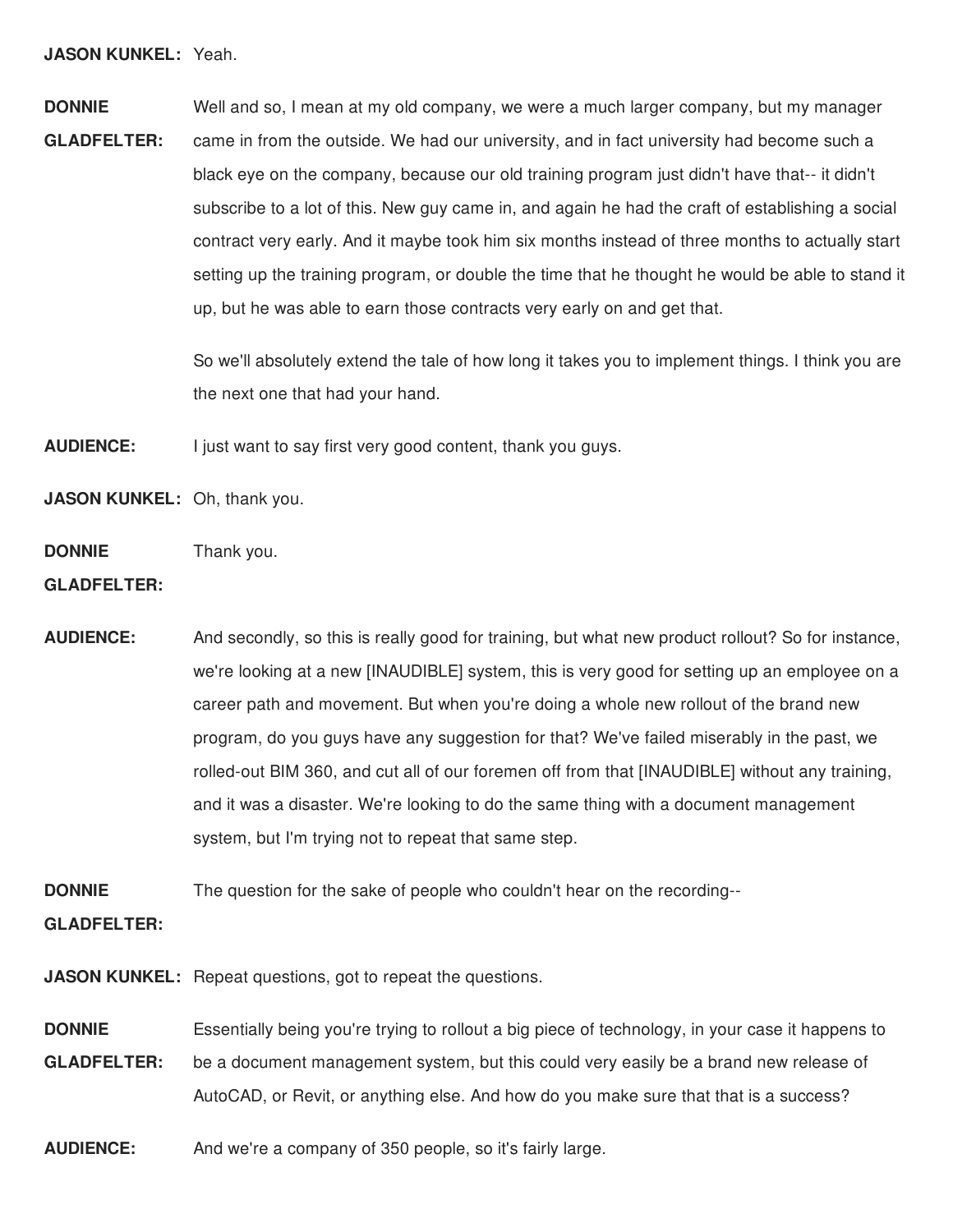**DONNIE GLADFELTER:** I don't know where Kunkel was going on this, but I'll just say I would go to the blended piece. I don't know if that's where you were going?

**JASON KUNKEL:** Oh well I mean, always do blended. Yeah, I would find your champions of the software. You've got to get ahead of the game. Obviously you need to start training before it's rolled-out, but if you're 350 people, find the 10 people who you trust, who you think can understand it, and who you think will be excited by it. And then saturate them with training.

> They're probably also the ones who are going to be able to hang on and retain that information before they need to get into it. You're jumping the gun a little bit, you don't want to get too far ahead, but if they're bright enough, they're going to retain and remember that. So get, it's not really your Deans of your group, but it's your Deans of your software, it's your Deans of this software rollout. Find a small group, find a core group you trust, get them trained, and you absolutely need to be structured on it.

We are rolling out a document management system now as well. But we've got-- the person responsible for their rollout is going to each office, we are getting a six hour training session, and we are tying in the end of the training session with actually doing some of it. We're going through our old files and rolling through it, and we do not officially have to start using it until March, I think.

**DONNIE GLADFELTER:** Right, if I'm trying to maybe articulate a formula for things-- and this is essentially what we're doing-- you think in the classroom training that's typically the best way to get a group of people up-to-speed on a topic. But I go back to, earlier in the slides, first the blended piece, but secondly the reinforcement piece. How are you going to reinforce that training after it actually occurs? And your answer to that might be different depending on what it is that you're trying to teach people to do.

> I know, at my former firm, when we were doing our Civil 3D rollout, we of course provided a 3D training. But then we had our stream group that didn't do anything in the Fundamentals class, because streams, if you're familiar with Civil, are a whole beast. And so that had a lot of desktop reinforcement training that helped them get up to speed. So I would say focus on the reinforcement element, and figure out the blended learning.

Maybe it's-- maybe it's the full classroom class with a series of impact sessions after that, or maybe you have, what I to refer to as mentoring sessions, that you schedule at some sort of recurrence after the rollout. So it's just a two hour period of time that, whatever problems that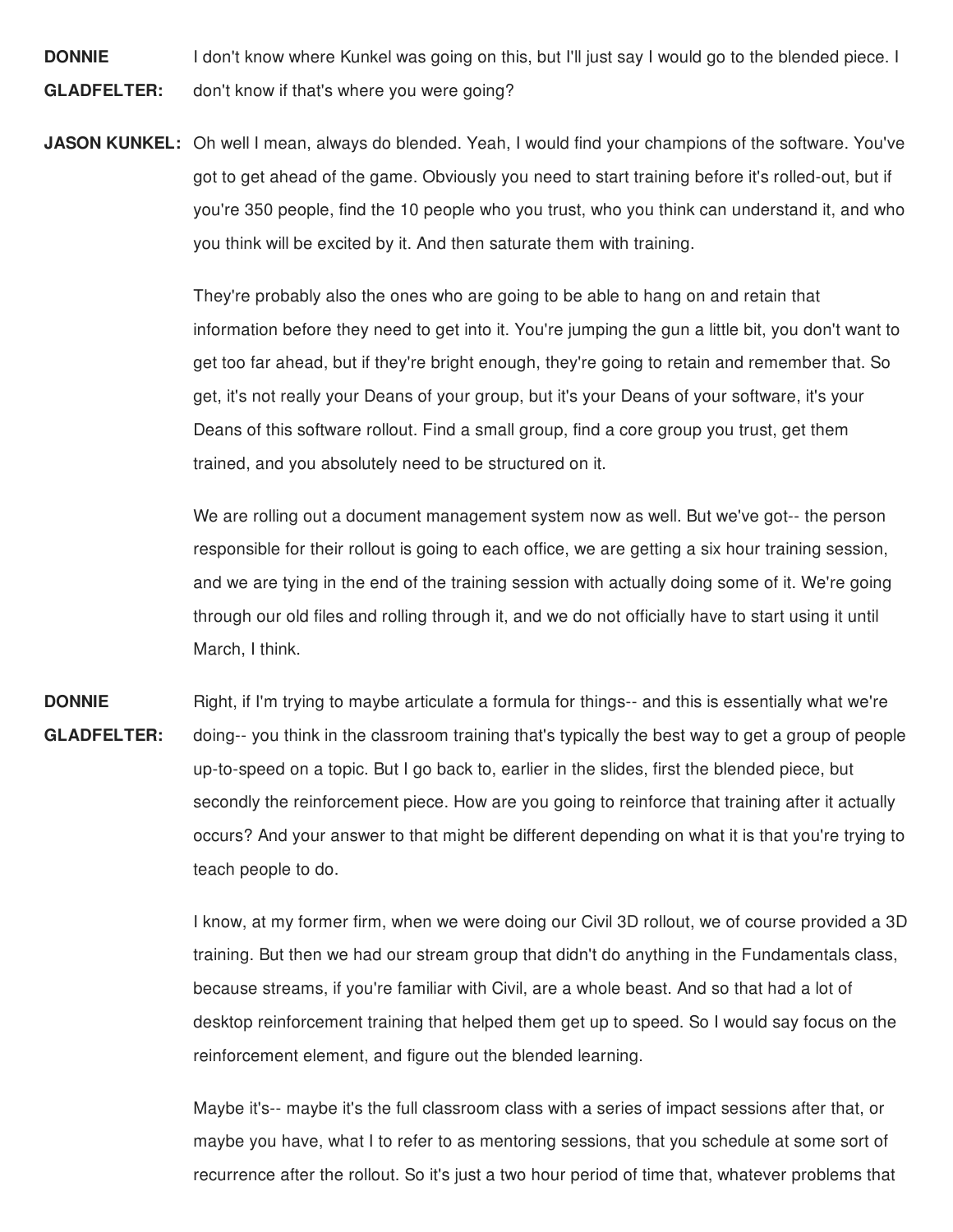they're having, that they can articulate to whomever is the program manager of that, and get their answers answered quickly.

**JASON KUNKEL:** And one last thing to tack on there. If you're having trouble convincing management that this is important, you've got the best example right now. You just point back to your BIM 360 rollout and say, look what a mess this was, we need to do something different.

**DONNIE** OK, you sir.

### **GLADFELTER:**

- **AUDIENCE:** This one is [INAUDIBLE]. So the same thing is, you're trying to roll something out, it's how you schedule these trainings in? So I've got surveyors and the ITs, they're out in the field, and they're too busy to do any training. So we do training on part of the job, and they come in in the winter, and they don't have a clue of what we just rolled out, because they're busy going to the field. How do you schedule the trainings? Do you do multiple a year? Or do you just try to keep some kind of list of, OK, these guys have the training, these guys don't. Well, if they come into the office, and are like, what's this?
- **JASON KUNKEL:** Right.
- **AUDIENCE:** How would you structure that?
- **JASON KUNKEL:** You've got to have your list, and that goes back to the learning paths. You know what people took what, and it could just be an Excel spreadsheet. You say, this person took this, this person doesn't need this.

When we were rolling out Revit at my firm, we had two years where every month, the second full week of the month, we set aside-- and it was dedicated and all the managers knew this was the time-- Tuesday, Wednesday, Thursday, this was Revit 101 training. And if somebody was going to start a class, or I apologize, start a project in that month, they were to go to that training. We might have had training for one person.

But it was official, it was structured, and it was consistent, everybody knew when it was supposed to happen. And it sucks a lot of time, it is a huge time sink. But in the end-- I'll pat myself on the back a little bit-- we had a really successful Revit rollout, because we kept it structured, and the management been knew this is important, this is when these things are happening.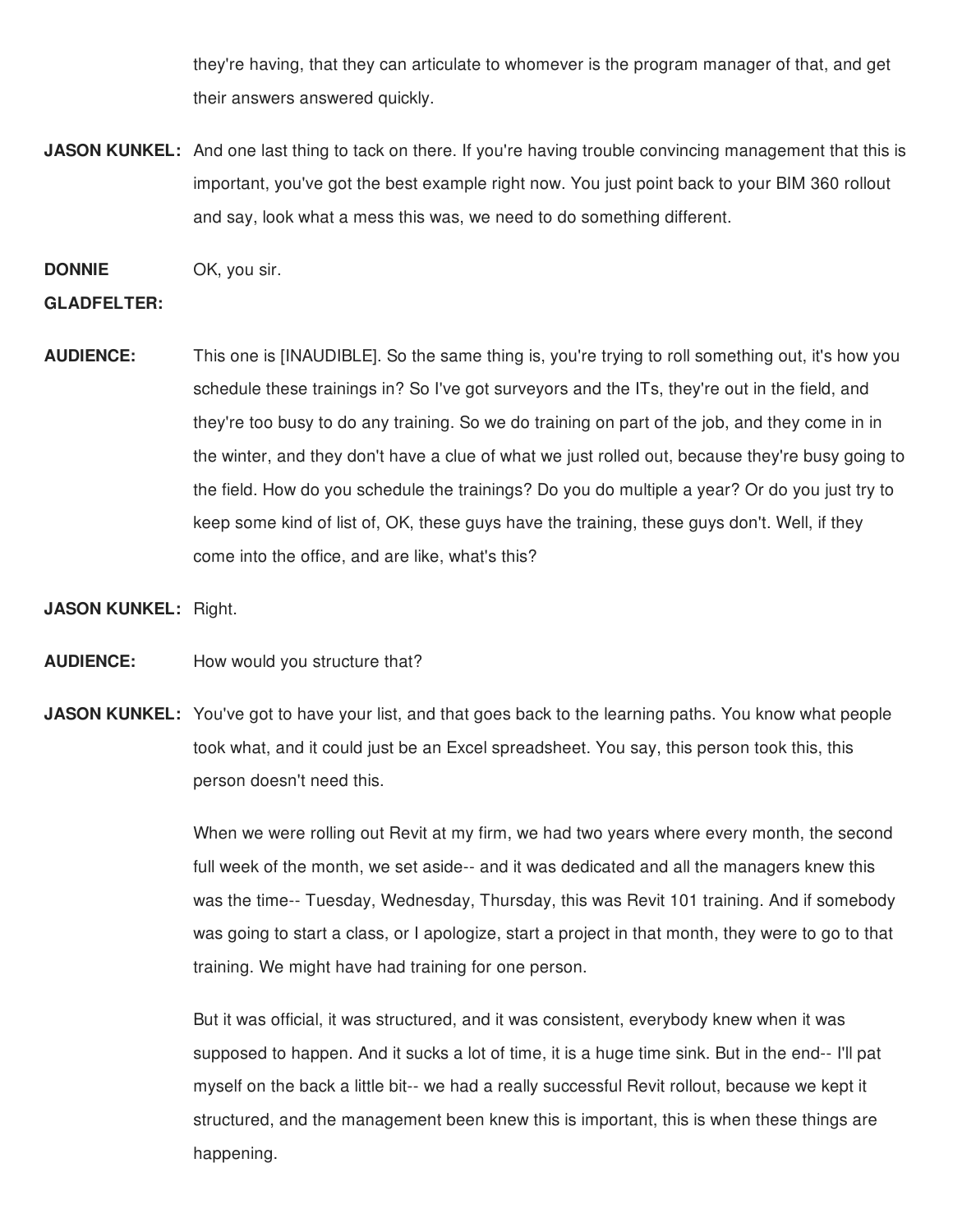**DONNIE GLADFELTER:** And just real quick, to repeat the question. The question there was about the scheduling of the class itself. Sorry.

**JASON KUNKEL:** It's my first time, all right? I'm learning.

**DONNIE GLADFELTER:** The piece I would go back to that, I think it was one of Jason's slides that he mentioned, that during that annual interview process, you're having that chat with the individuals. Hopefully, this becomes important enough, that that's as much a contract of the individual to the company, as it is the company to the individual. That, if you believe in us, we're going to believe in you.

> And if it's important enough, maybe we delay the crews going out by an hour on every Friday, or something like that. Or we call them back into the office an hour early so that we can get that learning for them. Again, the dynamics are going to come back to you, but, in essence, what I hear in that question is that, to the people who are paying the bills it's not important. That's the message that gets conveyed in my opinion there. Yes sir.

- **AUDIENCE:** What are your thoughts on targeted training versus in mass training? So I'm in a situation where about 1000 people have to get trained on a specific thing. And management wants as many as possible, as soon as possible. Where 75% of them won't be using whatever they're being trained on for up to a year.
- **DONNIE** Right.

#### **GLADFELTER:**

**AUDIENCE:** My preferred track is, the people that are going to use it, I'll give them training, then they can take that training and apply it, so it sticks. And my management seems to think in reverse, we just give them training, a year from now, they're going to know it, down the-- a year from now. So what are your thoughts on that?

**DONNIE** So the question being-- or were you going to do it?

**GLADFELTER:**

**JASON KUNKEL:** No, no, you got it, man. I was waiting.

**DONNIE GLADFELTER:** So the question being, you've got a very large group of people, in your case it's about 1,000, that need to get trained. And management is pressuring you to train everyone right now, and how do you combat that?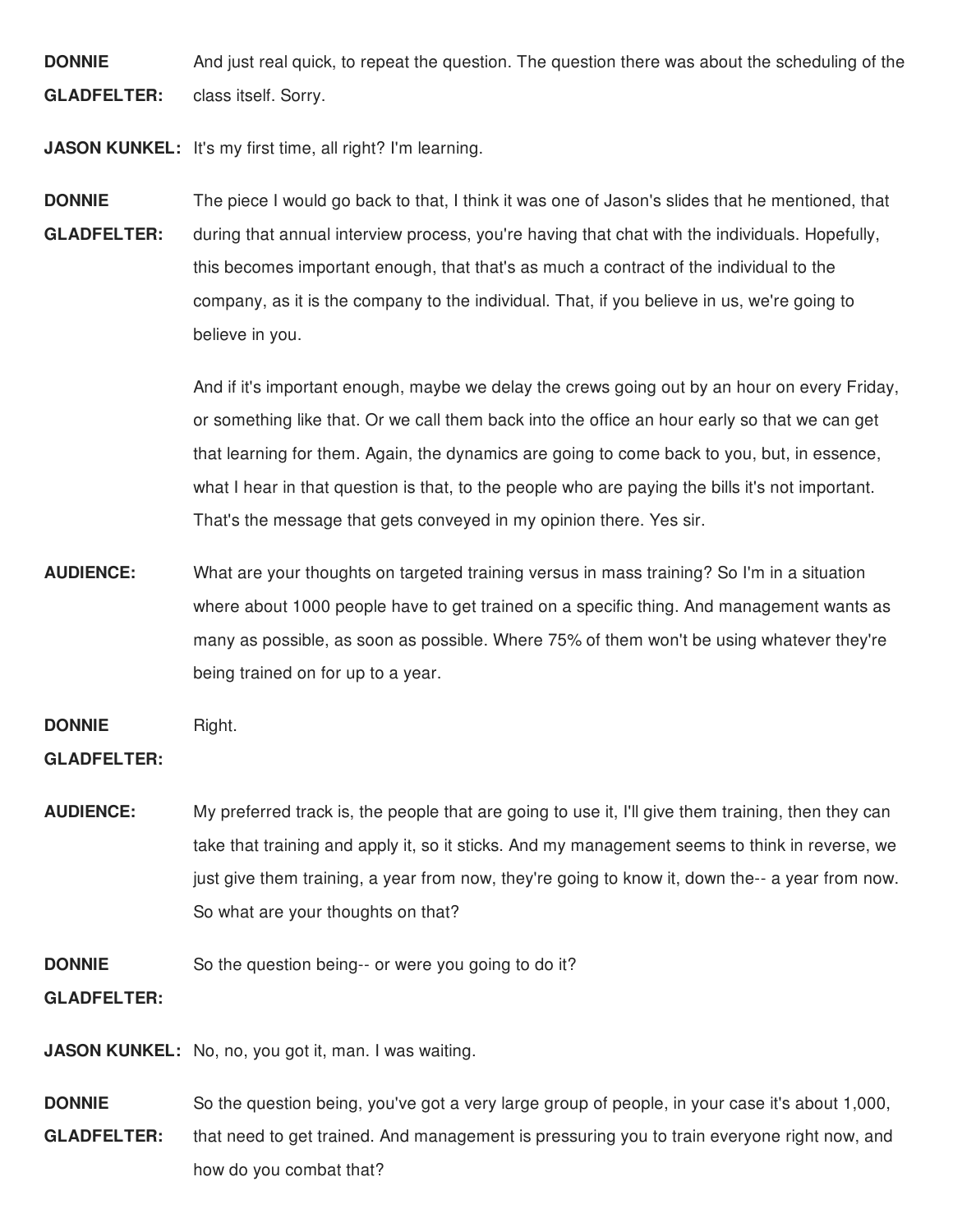My argument to that, I would agree with your notion that, it sounds like you have some pilot groups within the organization that are going to be using it immediately. I would absolutely recommend, do the classroom training for them. But I think this is where that blended approach can really pay dividends to an organization. So you're doing the classroom training anyway, now I would say, do not just take a video camera up and record it. But I would say record it into five minute segments, and put that into some sort of online learning management tool.

A lot of the vendors who offer it will let you post your own content in there as well. Or you might have one internally as well. I'm not going to worry-- concern myself with how that's facilitated. But what at least does is, as the team-- as other teams come on board in an unexpected schedule, they at least have the knowledge available to them. It might not be the best delivery platform, but they can at least get their answers answered in an immediate fashion.

So with that, I would encourage you to have some sort of reinforcement after that. And what you may very well do is, once you train your initial group of champions, you have the online training that people can go to, but you end up with some sort of recurring public square kind of forum. That as new people come on board, I know that every Friday, I can dial in to get the questions answered in an immediate fashion.

**JASON KUNKEL:** And I'll be more direct, you're going to waste those people's time. They will absolutely-- and they know it, that's the thing, they know they're going to have their time wasted. We do classroom training, and maybe one every 10 person comes in and said, oh, I took this class two years ago, but I didn't have to use it. So now I'm paying the X hundreds of dollars again. It is a waste of time, a waste of money.

Donnie, we want to go to the next slides just so they can have that? We're getting close.

**DONNIE** Right, so we're at 58 after.

**GLADFELTER:**

- **JASON KUNKEL:** Another maybe one, two more?
- **DONNIE** So you sir?

**GLADFELTER:**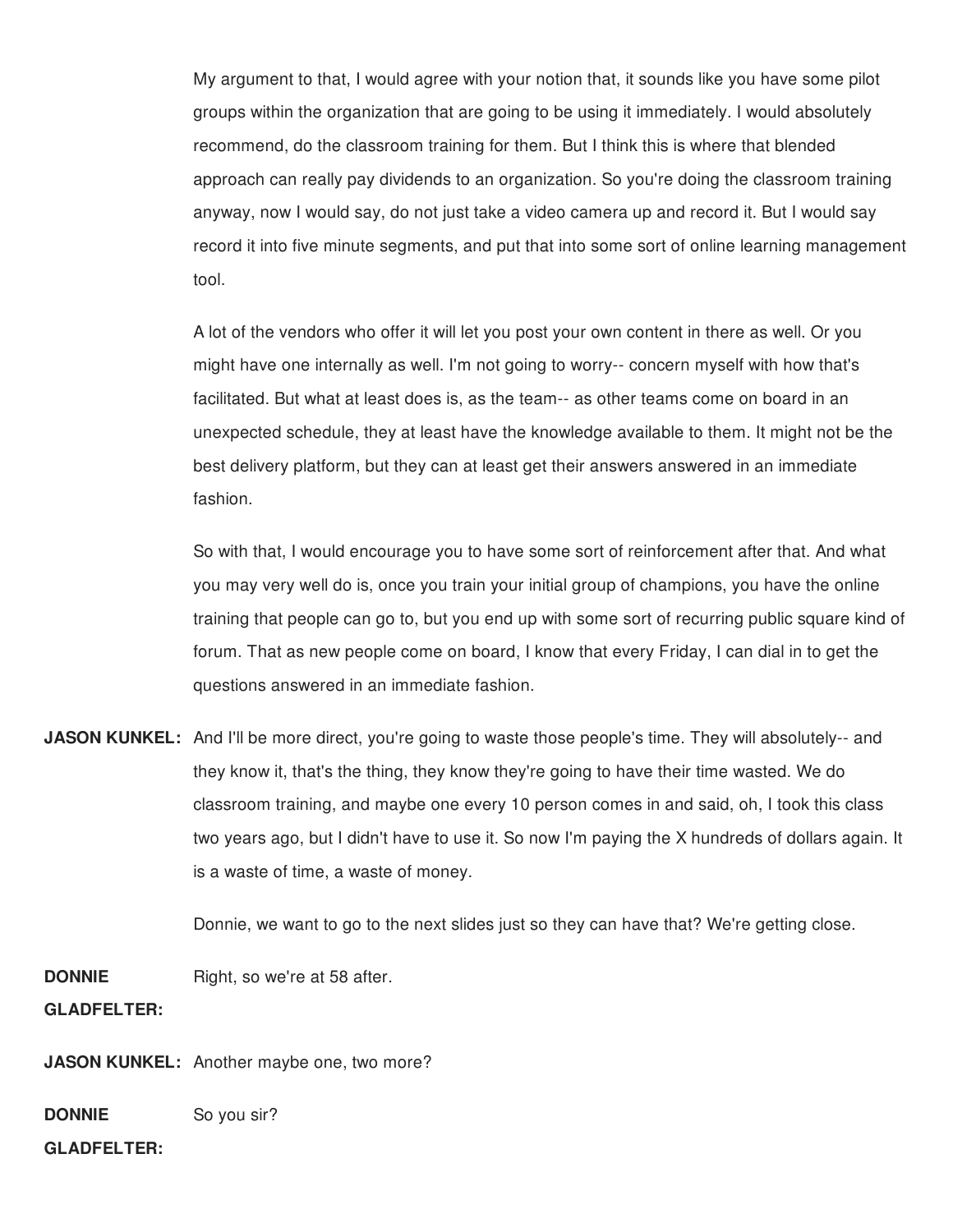**AUDIENCE:** So it's kind of leaning towards your Everybody Is Not Trainable, and then I think you had mentioned, Everyone Shouldn't Train Like You. We have a firm that we've acquired.

**DONNIE** OK.

# **GLADFELTER:**

**AUDIENCE:** And as a whole, we're struggling with the resistance from that from to following our existing guidelines and standards that we've established since before I started. So I found the champions that you taught this to help me encourage people that it's not something we're forcing them to do. It just so happens that the champion now is also one of those people who, everything you do, they want it to be different. So I'm having to fight with forcing people to do it according to our timeline coming up.

> The issue that I'm running into is, as a culture, we don't make people follow [INAUDIBLE] I really do, but so I'm trying to figure out, how do you deal with that when you're talking about training schedule. Because, I will go to the office, and I've done this, I've gone out to that office and gave training for that group. And then weeks later com back to find out that they've totally off to do something completely different.

**DONNIE GLADFELTER:** So the big question here, to repeat that, was you have a group of individuals, in your case it was through acquisitions, but I've seen this play out many times over in non acquisition standpoints. And they want to do it their way, and that is counter to the way that the company has stated that it needs to be done. My initial response to that, is that's more of a standards discussion than it as a training question.

> The standards itself have to be agreed upon first, and that's one of the reasons that I say standards and the how-to training are two separate discussions. Beyond that though, it goes back to the PR pieces, in my opinion. That you have to establish that social contract with those individuals, that you're coming across not as, this is the only way and this is the law of the land. But begin earning those social con-- the social piece by having the discussions.

> And if you can just change one or two things, it will go such a long way in bestowing ownership of the standards to that new group. That it's not just, this is the stead fast way that it is, and it has to be that way. But if you can kind of throw them a bone, you can start earning that contract a little bit.